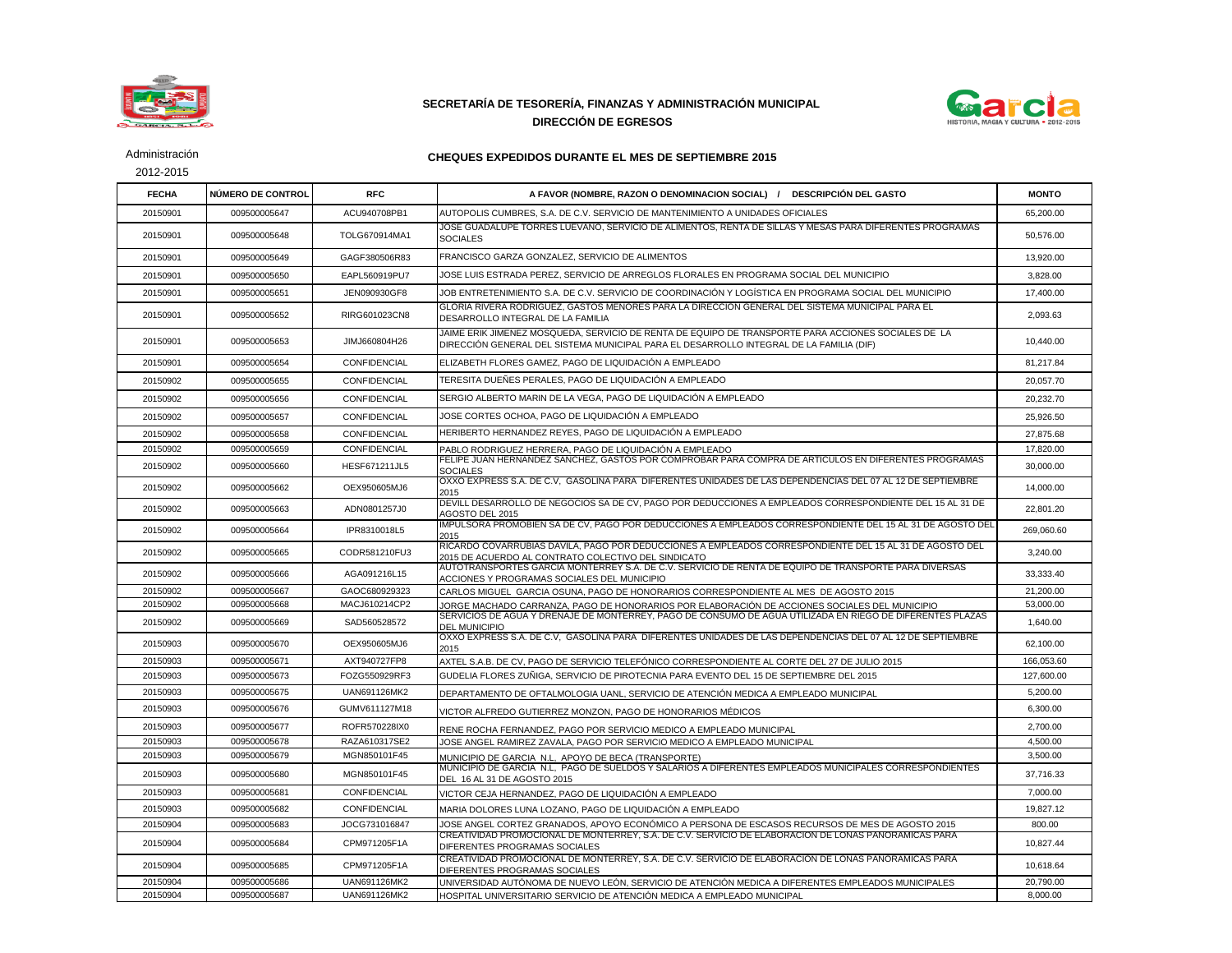| 20150904 | 009500005688 | UAN691126MK2         | HOSPITAL UNIVERSITARIO SERVICIO DE ATENCIÓN MEDICA A EMPLEADO MUNICIPAL                                                                                                        | 7,400.00   |
|----------|--------------|----------------------|--------------------------------------------------------------------------------------------------------------------------------------------------------------------------------|------------|
| 20150904 | 009500005689 | PLI1303062L4         | PUBLICIDAD Y LOGISTICA INTEGRAL SA DE CV, SERVICIO DE PUBLICACIÓN<br>RENTACOM TRONCAL, S.A. DE C.V. SERVICIO DE COMUNICACION CORRESPONDIENTE AL CORTE DEL 10 DE SEPTIEMBRE DEL | 23,200.00  |
| 20150904 | 009500005690 | RTR111103LI5         | 2015                                                                                                                                                                           | 1,531.20   |
| 20150904 | 009500005691 | TVM851118SK3         | TV DE LOS MOCHIS, S.A. DE C.V. SERVICIOS DE PUBLICACION                                                                                                                        | 48,720.00  |
| 20150904 | 009500005692 | MGN850101F45         | MUNICIPIO DE GARCIA  N.L.  SERVICIO DE ATENCIÓN MEDICA A EMPLEADO MUNICIPAL                                                                                                    | 6,570.00   |
| 20150904 | 009500005693 | VAAF840214RZ0        | FERNANDO VALLEJO AGUILERA, SERVICIOS DE PUBLICACIÓN                                                                                                                            | 38,280.00  |
| 20150904 | 009500005694 | HESF671211JL5        | FELIPE JUAN HERNANDEZ SANCHEZ, REPOSICIÓN DE FONDO PARA GASTOS MENORES DE LAS DIFERENTES DEPENDENCIAS                                                                          | 13,552.87  |
| 20150904 | 009500005695 | EODP770920E60        | PEDRO ANTONIO ESCOBAR DELGADO, SERVICIOS DE PUBLICACION                                                                                                                        | 23,200.00  |
| 20150904 | 009500005696 | MUL0711147NA         | MULTIMEDIOS, S.A. DE C.V. SERVICIOS DE PUBLICACIÓN                                                                                                                             | 46,400.00  |
| 20150907 | 009500005697 | <b>CONFIDENCIAL</b>  | JUAN QUINTANILLA CORTAZZO, PAGO DE LIQUIDACIÓN A EMPLEADO                                                                                                                      | 110,000.00 |
| 20150907 | 009500005698 | CONFIDENCIAL         | SILVIA CABRERA RODRIGUEZ, PAGO DE LIQUIDACIÓN A EMPLEADO                                                                                                                       | 15,000.00  |
| 20150907 | 009500005699 | AGA091216L15         | AUTOTRANSPORTES GARCIA MONTERREY S.A. DE C.V. SERVICIO DE RENTA DE EQUIPO DE TRANSPORTE PARA DIVERSAS<br>ACCIONES Y PROGRAMAS SOCIALES DEL MUNICIPIO                           | 46,666.76  |
| 20150907 | 009500005700 | SASJ550303UY3        | JAVIER SANTOS SANTOS, COMPRA DE MATERIAL PARA MANTENIMIENTO DE PARQUES, JARDINES Y AREAS DEL MUNICIPIO                                                                         | 76,331.48  |
| 20150907 | 009500005701 | TOBP7404242A1        | PEDRO TORRES BANDA, SERVICIO DE RENTA DE EQUIPO DE SONIDO Y MAMPARA PARA DIFERENTES PROGRAMAS SOCIALES                                                                         | 105,560.00 |
| 20150907 | 009500005702 | PON120225QQ7         | PARALLEL OPERADORA DE NEGOCIOS, S.A. DE C.V. COMPRA DE CARPETA FRIA PARA BACHEO EN DIFERENTES CALLES Y<br>AVENIDAS DEL MUNICIPIO                                               | 122,496.00 |
| 20150907 | 009500005703 | GSC0411184S1         | GASOLINERA SANTA CATARINA, S.A. DE C.V. SURTIDO DE GASOLINA PARA DIFERENTES UNIDADES DE LAS DIFERENTES<br><b>DEPENDENCIAS</b>                                                  | 145,778.80 |
| 20150907 | 009500005704 | CAMJ840208B37        | JESUS ANTONIO CARMONA MARTINEZ, APOYO DE SERVICIO FUNERARIO A PERSONAS DE ESCASOS RECURSOS                                                                                     | 162,052.00 |
| 20150907 | 009500005705 | JEN090930GF8         | JOB ENTRETENIMIENTO S.A. DE C.V. PRESENTACION DE GRUPO MUSICAL EL 15 DE SEPTIEMBRE DEL 2015 EN LA EXPLANADA<br>DEL AYUNTAMIENTO DEL MUNICIPIO                                  | 414,700.00 |
| 20150907 | 009500005706 | VCO1409264E3         | VICSO COMERCIALIZADORA SA DE CV, SUMINISTROS Y MATERIALES DE LIMPIEZA PARA DIFERENTES DEPENDENCIAS                                                                             | 44,080.00  |
| 20150907 | 009500005707 | OVA050616527         | ONCE VEINTITRES ARQUITECTOS, S.A. DE C.V, COMPRA DE PINTURA PARA MANTENIMIENTO DE BARDAS DEL MUNICIPIO                                                                         | 15,312.00  |
| 20150907 | 009500005708 | CEGE671226S1A        | EDUARDO CENICEROS GARCIA, SERVICIO DE PUBLICACIÓN                                                                                                                              | 1,160.00   |
| 20150908 | 009500005709 | <b>CONFIDENCIAL</b>  | FABIOLA MANUELA CRUZ RAMIREZ, PAGO DE LIQUIDACIÓN A EMPLEADO                                                                                                                   | 8,800.00   |
| 20150908 | 009500005710 | <b>CONFIDENCIAL</b>  | HERNAN EVERARDO AVILA CHAPA, PAGO DE LIQUIDACIÓN  A EMPLEADO                                                                                                                   | 98,028.36  |
| 20150908 | 009500005711 | <b>CONFIDENCIAL</b>  | HERNAN RODRIGUEZ ESCALERA, PAGO DE LIQUIDACIÓN A EMPLEADO                                                                                                                      | 34,884.60  |
| 20150908 | 009500005712 | <b>HESF671211JL5</b> | FELIPE JUAN HERNANDEZ SANCHEZ, GASTOS A POSTERIOR COMPROBACION PARA COMPRA DE INSUMOS PARA SEGURIDAD,<br>SEDENA Y FUERZA CIVIL                                                 | 25,000.00  |
| 20150908 | 009500005713 | CTI141028F30         | COMERCIALIZADORA TIVAVI, S.A. DE C.V. COMPRA DE INFLABLES PARA UTILIZAR EN DIFERENTES PROGRAMAS SOCIALES DEL<br><b>MUNICIPIO</b>                                               | 209,380.00 |
| 20150908 | 009500005715 | OIAE560223Q53        | ELIAS OLIVO ARROYO, SERVICIO DE RENTA DE EQUIPO DE SONIDO, SILLAS Y MESAS EN DIFERENTES PROGRAMAS SOCIALES                                                                     | 242,358.80 |
| 20150908 | 009500005716 | GEM091208HV2         | GRUPO ENP MILENIO, S.A. DE C.V. SUMINISTROS Y MATERIALES DE LIMPIEZA PARA DIFERENTES DEPENDENCIAS                                                                              | 281,313.80 |
| 20150908 | 009500005717 | JAGJ580428V24        | JAIME JARAMILLO GONZALEZ, COMPRA DE CONSUMIBLES PARA ELABORACION DE ALIMENTOS DEL PERSONAL OPERATIVO DE<br>LA SECRETARÍA DE SEGURIDAD PÚBLICA VIALIDAD Y TRÁNSITO              | 122,534.80 |
| 20150908 | 009500005718 | AOCS9103029N5        | SONIA ABIGAIL ABOYTES CARDONA SERVICIO DE RENTA DE EQUIPO DE VIDEO Y SERVICIO PARA DIFERENTES PROGRAMAS<br><b>SOCIALES</b>                                                     | 348,000.00 |
| 20150908 | 009500005719 | GGN081202l59         | GRUPO GLOBAL DE NEGOCIOS. GML SA DE CV SUMINISTROS Y MATERIALES PARA MANTENIMIENTO DE CALLES Y PLAZAS DEL<br><b>MUNICIPIO</b>                                                  | 372,012.00 |
| 20150908 | 009500005720 | COSO791017DH3        | OMAR COSSIO SEPULVEDA SERVICIO DE RENTA DE SONIDO Y TOLDOS PARA DIFERENTES PROGRAMAS SOCIALES                                                                                  | 201,492.00 |
| 20150908 | 009500005721 | RORJ780913LPA        | JUAN FRANCISCO ROBLES RUIZ. SERVICIO DE RENTA DE SILLAS. MESAS Y EQUIPO DE SONIDO PARA DIFERENTES PROGRAMAS.<br><b>SOCIALES</b>                                                | 85.115.00  |
| 20150908 | 009500005722 | CMM960719L37         | COMERCIALIZADORA MARGARITA MENDEZ, S.A. DE C.V. COMPRA DE MATERIAL DE PAPELERIA Y ARTICULOS DE ESCRITORIO<br>PARA DIFERENTES DEPENDENCIAS                                      | 150,383.70 |
| 20150909 | 009500005723 | <b>CONFIDENCIAL</b>  | JUAN CARLOS VAZQUEZ SIERRA, PAGO DE LIQUIDACIÓN A EMPLEADO                                                                                                                     | 17,064.58  |
| 20150909 | 009500005724 | <b>CONFIDENCIAL</b>  | MARTHA ELIZABETH NEVAREZ VARGAS, PAGO DE LIQUIDACIÓN A EMPLEADO                                                                                                                | 12.735.00  |
| 20150909 | 009500005725 | <b>CONFIDENCIAL</b>  | MARIA LETICIA TORRES NIÑO, PAGO DE LIQUIDACIÓN A EMPLEADO                                                                                                                      | 6,400.00   |
| 20150909 | 009500005726 | OEX950605MJ6         | OXXO EXPRESS S.A. DE C.V. GASOLINA PARA DIFERENTES UNIDADES DE LAS DEPENDENCIAS DEL 14 AL 19 DE SEPTIEMBRE<br>2015                                                             | 62,100.00  |
| 20150909 | 009500005727 | OEX950605MJ6         | OXXO EXPRESS S.A. DE C.V. GASOLINA PARA DIFERENTES UNIDADES DE LAS DEPENDENCIAS DEL 14 AL 19 DE SEPTIEMBRE<br>2015                                                             | 14,000.00  |
| 20150909 | 009500005728 | SAD560528572         | SERVICIOS DE AGUA Y DRENAJE DE MONTERREY, PAGO DE CONSUMO DE AGUA DE DIFERENTES DEPENDENCIAS                                                                                   | 18,092.00  |
| 20150909 | 009500005729 | MEPC6910202N1        | CESAR OTILIO MERLO PAEZ, GASTOS A POSTERIOR COMPROBACIÓN EN FUNCIONES PROPIAS DE SU COMISIÓN                                                                                   | 1,469.58   |
| 20150909 | 009500005730 | UAN691126MK2         | HOSPITAL UNIVERSITARIO SERVICIO DE ATENCIÓN MEDICA A EMPLEADO MUNICIPAL                                                                                                        | 6,894.50   |
| 20150909 | 009500005731 | UAN691126MK2         | HOSPITAL UNIVERSITARIO SERVICIO DE ATENCIÓN MEDICA A EMPLEADO MUNICIPAL                                                                                                        | 722.00     |
| 20150909 | 009500005732 | BEBJ690622AA6        | JUAN JOSE BELMARES BELMARES, PAGO SEGÚN JUICIO 881/2015                                                                                                                        | 49,268.22  |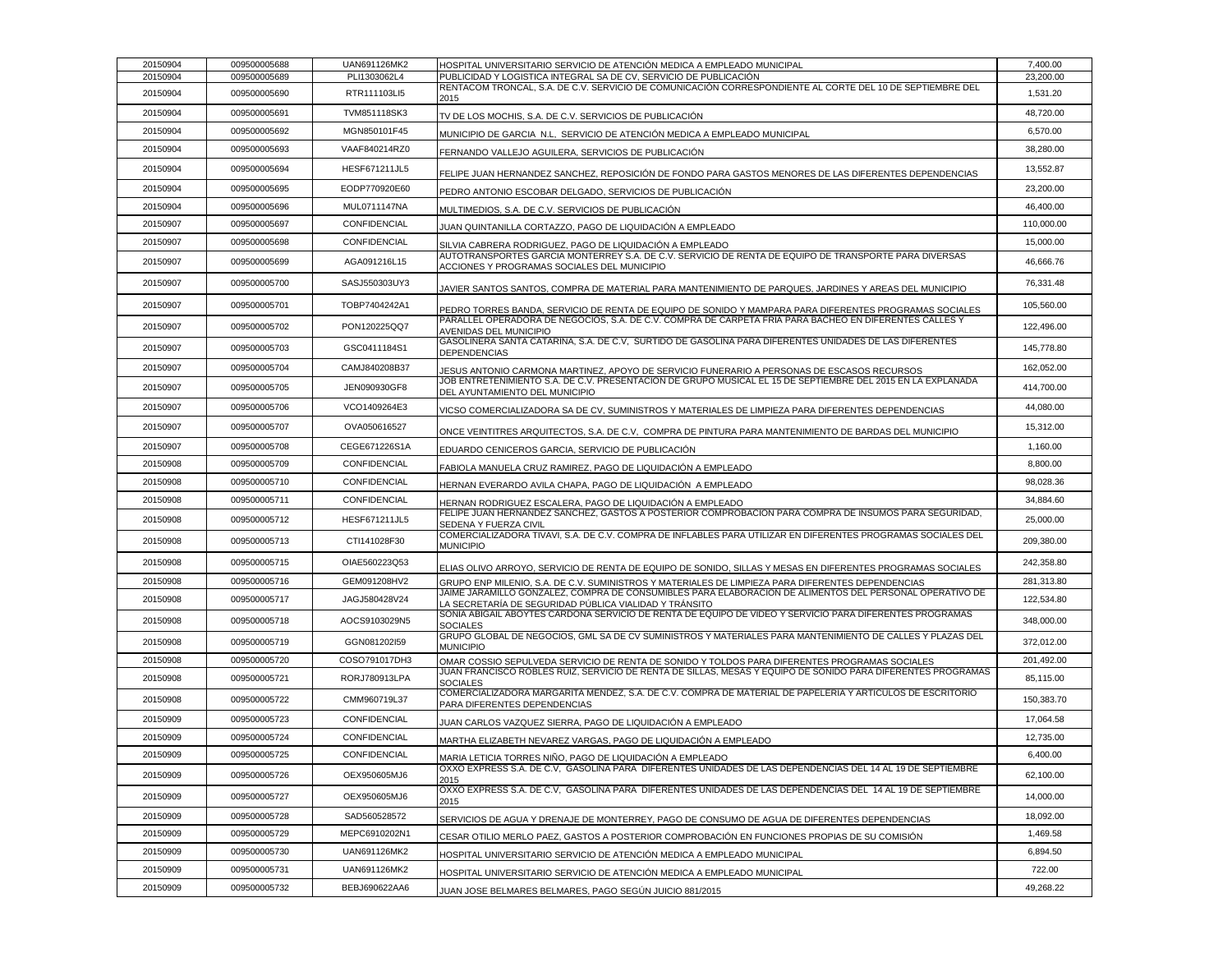| 20150909 | 009500005733 | BEBJ690622AA6        | JUAN JOSE BELMARES BELMARES. PAGO SEGÚN JUICIO 881/2015                                                                                       | 20,362.25    |
|----------|--------------|----------------------|-----------------------------------------------------------------------------------------------------------------------------------------------|--------------|
| 20150911 | 009500005734 | MGN850101F45         | MUNICIPIO DE GARCIA  N.L. SERVICIO DE ATENCIÓN MEDICA Y MEDICAMENTOS A DIFERENTES EMPLEADOS MUNICIPALES                                       | 20,000.00    |
| 20150914 | 009500005735 | CAN050912F12         | CONSULTORES AGUILAR NAJERA, S.C. SERVICIO PROFESIONALES DE AUDITORIA FINANCIERA DEL 01 ABRIL AL 30 DE JUNIO<br>2015                           | 46,400.00    |
| 20150914 | 009500005736 | EIMM721229IW5        | MARISELA ELIGIO MENDOZA, PAGO DE RENTA DE LOCAL CORRESPONDIENTE A LOS MESES DE JUNIO Y JULIO 2015<br>(PARTICIPACIÓN CIUDADANA)                | 2,400.00     |
| 20150914 | 009500005737 | JIMH820614Q85        | HERIBERTO JIMENEZ MONTEMAYOR, PAGO DE RENTA DE LOCAL CORRESPONDIENTE A LOS MESES DE JUNIO Y JULIO 2015<br>(PARTICIPACIÓN CIUDADANA)           | 2,000.00     |
| 20150914 | 009500005738 | CACX800825DS6        | MARIA DE LOS ANGELES CARRANZA CRUZ, APOYO ECONÓMICO A PERSONA DE ESCASOS RECURSOS                                                             | 1,500.00     |
| 20150914 | 009500005739 | VERR751121A50        | ROSA MARIA VELEZ RODRIGUEZ. APOYO ECONÓMICO A PERSONA DE ESCASOS RECURSOS                                                                     | 1,500.00     |
| 20150914 | 009500005740 | LOEA761210IY3        | ALMA NELLY LOZANO ESPINOZA, APOYO ECONÓMICO A PERSONA DE ESCASOS RECURSOS                                                                     | 1,500.00     |
| 20150914 | 009500005741 | FOZG550929RF3        | GUDELIA FLORES ZUÑIGA, PAGO TOTAL POR SERVICIO DE PIROTECNIA EN FESTEJO DEL 15 DE SEPTIEMBRE DEL 2015                                         | 127,600.00   |
| 20150914 | 009500005743 | GASG781003QY3        | GERARDO GARZA SADA, SERVICIO DE RENTA DE MOBILIARIO PARA UTILIZAR EN PROGRAMAS SOCIALES                                                       | 41,141.72    |
| 20150914 | 009500005744 | CMR111014NTA         | COMERCIALIZADORA MENDOZA REGALADO, SA DE CV, COMPRA DE MATERIAL Y SUMINISTROS PARA DIFERENTES<br><b>DEPENDENCIAS</b>                          | 24,648.84    |
| 20150914 | 009500005745 | CMR111014NTA         | COMERCIALIZADORA MENDOZA REGALADO, SA DE CV, COMPRA DE MATERIAL Y SUMINISTROS PARA DIFERENTES<br><b>DEPENDENCIAS</b>                          | 190,403.40   |
| 20150914 | 009500005746 | SAD560528572         | SERVICIOS DE AGUA Y DRENAJE DE MONTERREY PAGO DE CONSUMO DE AGUA DE DIFERENTES DEPENDENCIAS                                                   | 3,360.00     |
| 20150914 | 009500005747 | RDI841003QJ4         | RADIOMOVIL DIPSA SA DE CV, PAGO DE LÍNEAS TELEFÓNICAS CORRESPONDIENTE AL CORTE DEL 27 DE AGOSTO 2015                                          | 75,924.00    |
| 20150914 | 009500005748 | CNM980114P12         | COMUNICACIONES NEXTEL DE MEXICO SA DE CV. PAGO DE LINEAS TELEFONICAS CORRESPONDIENTE DEL 07 AL 22 DE<br>SEPTIEMBRE DEL 2015                   | 47,449.31    |
| 20150914 | 009500005749 | CONFIDENCIAL         | SAMUEL HERNANDEZ REYES, PAGO DE LIQUIDACIÓN A EMPLEADO                                                                                        | 32,368.13    |
| 20150914 | 009500005750 | GOEG850523PK7        | GABRIELA GONZALEZ ESPAÑA. PAGO DE RENTA DE LOCAL CORRESPONDIENTE A LOS MESES DE JUNIO Y JULIO 2015<br>(PARTICIPACIÓN CIUDADANA)               | 2,400.00     |
| 20150914 | 009500005751 | ROME8212243RA        | ELVIRA BELEN RODRIGUEZ MONTOYA, PAGO DE RENTA DE LOCAL CORRESPONDIENTE A LOS MESES. DE JUNIO Y JULIO 2015<br>(PARTICIPACIÓN CIUDADANA)        | 3,000.00     |
| 20150914 | 009500005752 | CUAZ730906           | ZULMA AIDEE ILEANA DE LA CRUZ ARAUJO, PAGO DE RENTA DE LOCAL CORRESPONDIENTE A LOS MESES DE JUNIO Y JULIO<br>2015 (PARTICIPACIÓN CIUDADANA)   | 2,200.00     |
| 20150915 | 009500005753 | JEN090930GF8         | JOB ENTRETENIMIENTO S.A. DE C.V. PRESENTACION DE GRUPO MUSICAL EL 15 DE SEPTIEMBRE DEL 2015 EN LA EXPLANADA<br>DEL AYUNTAMIENTO DEL MUNICIPIO | 414,700.00   |
| 20150915 | 009500005754 | CFE370814QI0         | COMISIÓN FEDERAL DE ELECTRICIDAD, PAGO DE CONVENIO POR CONSUMO DE ENERGÍA ELÉCTRICA                                                           | 355,004.20   |
| 20150915 | 009500005755 | CFE370814QI0         | COMISIÓN FEDERAL DE ELECTRICIDAD, CONSUMO DE ENERGÍA ELÉCTRICA DE ALUMBRADO PUBLICO                                                           | 1,092,972.00 |
| 20150915 | 009500005756 | CFE370814QI0         | COMISIÓN FEDERAL DE ELECTRICIDAD, CONSUMO DE ENERGÍA ELÉCTRICA DE ALUMBRADO PUBLICO                                                           | 1,100,359.00 |
| 20150915 | 009500005757 | CFE370814QI0         | COMISIÓN FEDERAL DE ELECTRICIDAD, CONSUMO DE ENERGÍA ELÉCTRICA DE ALUMBRADO PUBLICO                                                           | 1,087,905.00 |
| 20150915 | 009500005758 | CFE370814QI0         | COMISION FEDERAL DE ELECTRICIDAD, CONSUMO DE ENERGÍA ELÉCTRICA DE DIFERENTES DEPENDENCIAS                                                     | 304,973.00   |
| 20150915 | 009500005759 | SAAL570816NV5        | LUCIA SADA ALANIS, COMPRA DE CONSUMIBLES PARA EVENTO DEL 15 DE DE SEPTIEMBRE DEL 2015                                                         | 63,104.00    |
| 20150917 | 009500005760 | EPO8312301W2         | EDITORIAL EL PORVENIR SA DE CV, SERVICIO DE PUBLICACIÓN                                                                                       | 5,345.28     |
| 20150917 | 009500005762 | <b>CONFIDENCIAL</b>  | RENE LARA SOTO, PAGO DE LIQUIDACIÓN A EMPLEADO                                                                                                | 80,467.64    |
| 20150917 | 009500005763 | <b>CONFIDENCIAL</b>  | JOSEFINA GARCIA GASCA, PAGO DE LIQUIDACIÓN A EMPLEADO                                                                                         | 7,000.00     |
| 20150917 | 009500005764 | CONFIDENCIAL         | MARIA GORETTY LARA CHAVARRIA, PAGO DE LIQUIDACIÓN A EMPLEADO                                                                                  | 14,163.75    |
| 20150917 | 009500005765 | GNP9211244PO         | GRUPO NACIONAL PROVINCIAL, S.A.B. PAGO DE DEDUCIBLE DE UNIDAD DE LA SECRETARIA DE SEGURIDAD PUBLICA VIALIDAD Y<br>TRÁNSITO SINIESTRO 54365341 | 31,750.00    |
| 20150917 | 009500005766 | GNP9211244PO         | GRUPO NACIONAL PROVINCIAL, S.A.B. PAGO DE DEDUCIBLE DE UNIDAD DE LA SECRETARIA DE SEGURIDAD PUBLICA VIALIDAD Y<br>TRÁNSITO SINIESTRO 54708599 | 14,405.05    |
| 20150918 | 009500005767 | <b>NULV5908228CA</b> | VIRGINIA NUNEZ LOPEZ, SUMINISTRO DE MATERIAL PARA DESBROZADORAS PARA MANTENIMIENTO DE PARQUES, PLAZAS Y<br>JARDINES DEL MUNICIPIO             | 15,703.81    |
| 20150918 | 009500005768 | UAN691126MK2         | UNIVERSIDAD AUTONOMA DE NUEVO LEÓN, SERVICIO DE ATENCIÓN MEDICA A EMPLEADO MUNICIPAL                                                          | 23,470.00    |
| 20150918 | 009500005769 | UAN691126MK2         | SERVICIO DE NEUROLOGIA, HOSPITAL UNIVERSITARIO, SERVICIO DE ATENCIÓN MEDICA A EMPLEADO MUNICIPAL                                              | 1,150.00     |
| 20150918 | 009500005770 | AAPJ771116QM0        | JORGE ALEJANDRO AYALA PROA, COMPRA DE MATERIAL Y SUMINISTRO DE LIMPIEZA PARA LAS DIFERENTES DEPENDENCIAS                                      | 346,336.60   |
| 20150918 | 009500005771 | CMR111014NTA         | COMERCIALIZADORA MENDOZA REGALADO, SA DE CV, COMPRA DE MATERIAL Y SUMINISTROS PARA DIFERENTES<br><b>DEPENDENCIAS</b>                          | 283,144.40   |
| 20150918 | 009500005772 | CAFE760718522        | EDGAR CASTANEDA FIGUEROA, GASTOS A POSTERIOR COMPROBACION PARA TRAMITES DE CERTIFICADO DE LIBERTAD DE<br>GRAVAMEN                             | 7,000.00     |
| 20150918 | 009500005773 | HEGI6910023W7        | IRMA DOLORES HERRERA GARCIA, GASTOS A POSTERIOR COMPROBACIÓN                                                                                  | 5,000.00     |
| 20150921 | 009500005774 | CFE370814QI0         | COMISION FEDERAL DE ELECTRICIDAD, PAGO DE CONSUMO DE ENERGÍA ELÉCTRICA DE LAS DIFERENTES DEPENDENCIAS                                         | 5,565.00     |
| 20150921 | 009500005775 | OEX950605MJ6         | OXXO EXPRESS S.A. DE C.V. GASOLINA PARA DIFERENTES UNIDADES DE LAS DEPENDENCIAS DEL 21 AL 26 DE SEPTIEMBRE<br>2015                            | 62,100.00    |
| 20150921 | 009500005776 | OEX950605MJ6         | OXXO EXPRESS S.A. DE C.V. GASOLINA PARA DIFERENTES UNIDADES DE LAS DEPENDENCIAS DEL 21 AL 26 DE SEPTIEMBRE<br>2015                            | 14,000.00    |
| 20150921 | 009500005777 | CONFIDENCIAL         | JOSE LUIS TREVIÑO ROSALES, PAGO DE LIQUIDACIÓN A EMPLEADO                                                                                     | 40,564.17    |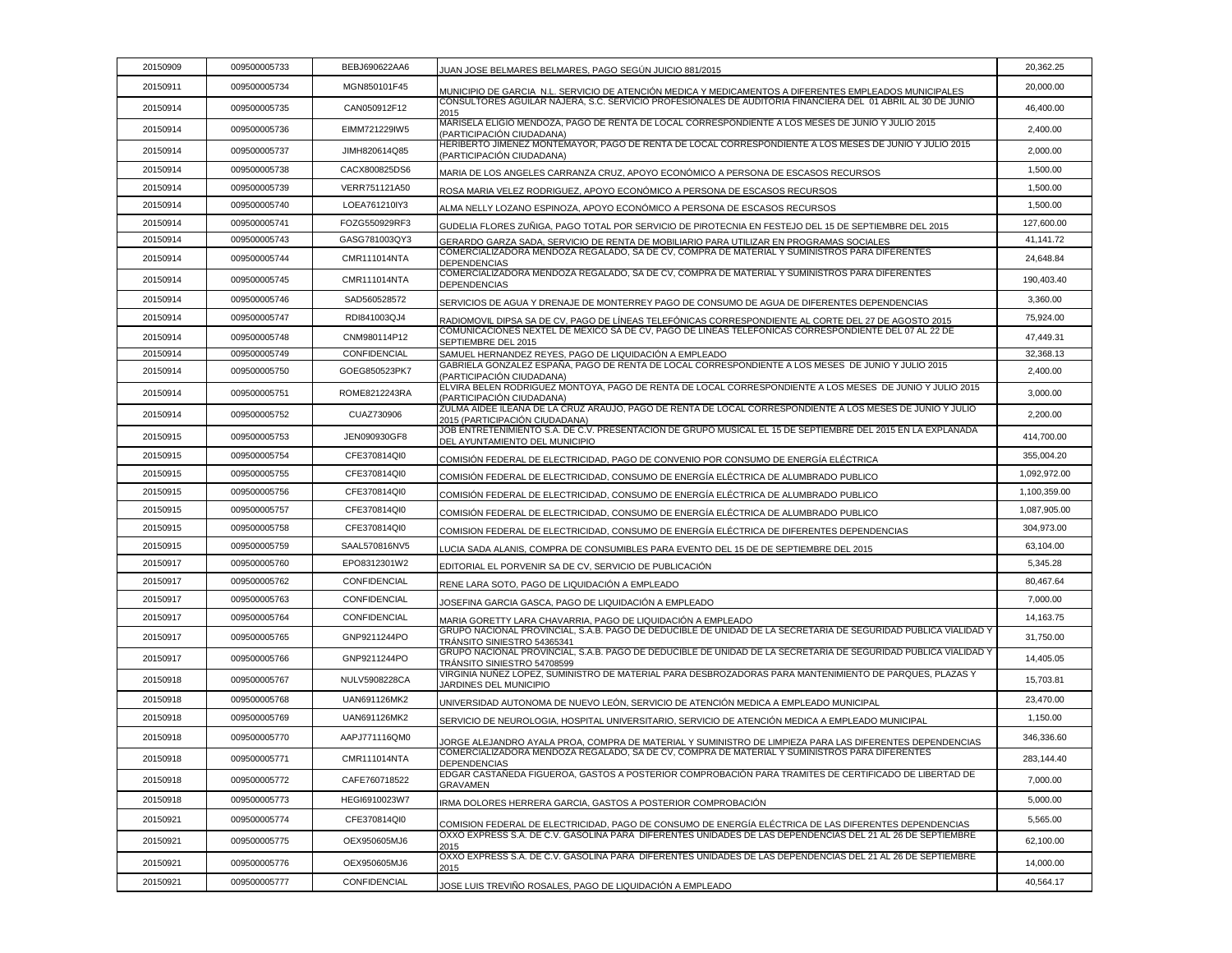| 20150921 | 009500005778 | <b>CONFIDENCIAL</b>  | NORMA RODRIGUEZ NIÑO, PAGO DE LIQUIDACIÓN A EMPLEADO                                                                                                                                                         | 69,874.58    |
|----------|--------------|----------------------|--------------------------------------------------------------------------------------------------------------------------------------------------------------------------------------------------------------|--------------|
| 20150921 | 009500005779 | <b>CONFIDENCIAL</b>  | JHOANA ELIZABETH FLORES CORONADO. PAGO DE LIQUIDACIÓN A EMPLEADO                                                                                                                                             | 7,050.00     |
| 20150921 | 009500005780 | CODR581210FU3        | RICARDO COVARRUBIAS DAVILA, DEDUCCIONES A EMPLEADOS CORRESPONDIENTE DEL 01 AL 15 DE SEPTIEMBRE 2015 DE<br>ACUERDO AL CONTRATO COLECTIVO DEL SINDICATO                                                        | 3,180.00     |
| 20150921 | 009500005781 | IPR8310018L5         | IMPULSORA PROMOBIEN SA DE CV, PAGO POR DEDUCCIONES A EMPLEADOS CORRESPONDIENTE DEL 01 AL 15 DE SEPTIEMBRE<br>2015                                                                                            | 274,391.10   |
| 20150921 | 009500005782 | ADN0801257J0         | DEVILL DESARROLLO DE NEGOCIOS SA DE CV. PAGO POR DEDUCCIONES A EMPLEADOS CORRESPONDIENTE DEL 01 AL 15 DE<br>SEPTIEMBRE 2015                                                                                  | 21,092.88    |
| 20150921 | 009500005783 | CODR581210FU3        | RICARDO COVARRUBIAS DAVILA, GASTOS DE REPRESENTACION CORRESPONDIENTE AL MES DE SEPTIEMBRE 2015 DE<br>ACUERDO AL CONTRATO COLECTIVO DEL SINDICATO                                                             | 45,000.00    |
| 20150922 | 009500005784 | GAGJ681116CM1        | JESUS ADRIAN DE LA GARZA GARZA. PAGO DE HONORARIOS CORRESPONDIENTE DEL 16 AL 31 DE AGOSTO 2015                                                                                                               | 5,961.59     |
| 20150922 | 009500005785 | GAGJ681116CM1        | JESUS ADRIAN DE LA GARZA GARZA, PAGO DE HONORARIOS CORRESPONDIENTE DEL 01 AL 15 DE SEPTIEMBRE 2015                                                                                                           | 5,961.59     |
| 20150922 | 009500005787 | HESF671211JL5        | FELIPE JUAN HERNANDEZ SANCHEZ REPOSICION DE FONDO PARA GASTOS MENORES DE LAS DIFERENTES DEPENDENCIAS DEL<br><b>MUNICIPIO</b>                                                                                 | 24,873.70    |
| 20150922 | 009500005788 | CONFIDENCIAL         | RAUL MARIO MORENO DIAZ. PAGO DE LIQUIDACIÓN A EMPLEADO                                                                                                                                                       | 56,000.00    |
| 20150922 | 009500005789 | RORJ780913LPA        | JUAN FRANCISCO ROBLES RUIZ, SERVICIO DE RENTA DE SILLAS, MESAS Y EQUIPO DE SONIDO PARA DIFERENTES PROGRAMAS<br><b>SOCIALES</b>                                                                               | 117,380.40   |
| 20150922 | 009500005790 | RORJ780913LPA        | JUAN FRANCISCO ROBLES RUIZ, SERVICIO DE RENTA DE SILLAS, MESAS Y EQUIPO DE SONIDO PARA DIFERENTES PROGRAMAS<br><b>SOCIALES</b>                                                                               | 133,858.20   |
| 20150923 | 009500005791 | UAN691126MK2         | HOSPITAL UNIVERSITARIO, SERVICIO DE ATENCIÓN MEDICA A EMPLEADO MUNICIPAL                                                                                                                                     | 5,631.00     |
| 20150923 | 009500005792 | <b>HESF671211JL5</b> | FELIPE JUAN HERNANDEZ SANCHEZ REPOSICION DE FONDO PARA GASTOS MENORES DE LAS DIFERENTES DEPENDENCIAS DEL<br><b>MUNICIPIO</b>                                                                                 | 10,427.24    |
| 20150923 | 009500005793 | EACF701130TU9        | FRANCISCO ESTRADA CORRAL GASTOS MENORES DE LAS DIFERENTES DEPENDENCIAS DEL MUNICIPIO                                                                                                                         | 168.50       |
| 20150923 | 009500005794 | MGN850101F45         | MUNICIPIO DE GARCIA N.L. PAGO DE SUELDOS Y SALARIOS A DIFERENTES EMPLEADOS MUNICIPALES CORRESPONDIENTES                                                                                                      | 31,373.98    |
| 20150923 | 009500005795 | SAD560528572         | DEL 01 AL 15 DE SEPTIEMBRE 2015                                                                                                                                                                              | 11,294.00    |
|          | 009500005796 | LUCG620819V31        | SERVICIOS DE AGUA Y DRENAJE DE MONTERREY, PAGO DE CONSUMO DE AGUA DE DIFERENTES DEPENDENCIAS<br>MA. GUADALUPE LUNA CANSINO, PAGO DE RENTA DE LOCAL CORRESPONDIENTE AL MES DE SEPTIEMBRE 2015 (SECRETARIA     |              |
| 20150923 |              |                      | DE SEGURIDAD)<br>HUGO FRANCISCO TIENDA RANGEL, PAGO DE RENTA DE LOCAL CORRESPONDIENTE DEL 05 DE AGOSTO AL 05 DE SEPTIEMBRE                                                                                   | 18,000.00    |
| 20150923 | 009500005797 | <b>TIRH800911FXA</b> | 2015 (PREVENCIÓN DEL DELITO)<br>JESUS MARIO SANCHEZ GONZALEZ, PAGO DE RENTA DE LOCAL CORRESPONDIENTE AL MES DE SEPTIEMBRE 2015                                                                               | 1,500.00     |
| 20150923 | 009500005798 | SAGJ670422TUA        | (PROCUDADURÍA)                                                                                                                                                                                               | 10,600.00    |
| 20150923 | 009500005799 | HEMJ590809FSD9       | JUAN OSVALDO HERNANDEZ MAR, PAGO DE RENTA DE LOCAL CORRESPONDIENTE AL MES DE SEPTIEMBRE DEL 2015<br>(PARTICIPACIÓN CIUDADANA)                                                                                | 7,950.00     |
| 20150923 | 009500005800 | TEGL5009153W1        | JOSE LUIS TREVINO GONZALEZ PAGO DE RENTA DE LOCAL CORRESPONDIENTE AL MES DE SEPTIEMBRE 2015 (DESARROLLO<br>URBANO)                                                                                           | 26,500.00    |
| 20150923 | 009500005801 | VEFL480825H35        | LAURA VELA FLORES, PAGO DE RENTA DE LOCAL CORRESPONDIENTE AL MES DE SEPTIEMBRE 2015 (PROTECCIÓN CIVIL)                                                                                                       | 15,900.00    |
| 20150923 | 009500005802 | GOAH491222DS4        | HILDA LETICIA GONZALEZ AYALA, PAGO DE RENTA DE LOCAL CORRESPONDIENTE AL MES DE SEPTIEMBRE 2015 (FOMENTO<br>ECONÓMICO Y TURISMO)                                                                              | 8,904.00     |
| 20150923 | 009500005803 | DACI400407N1A        | IMELDA DAVILA CAMPOS, PAGO DE RENTA DE LOCAL CORRESPONDIENTE AL MES DE SEPTIEMBRE DEL 2015 (SINDICATO)                                                                                                       | 6,360.00     |
| 20150923 | 009500005804 | SEGP541024KU8        | PORFIRIA ELSA SERNA GARZA PAGO DE RENTA DE LOCAL CORRESPONDIENTE DEL 15 AGOSTO AL 11 DE SEPTIEMBRE 2015<br>(FOMENTO ECONÓMICO)                                                                               | 15,900.00    |
| 20150924 | 009500005805 | QRM990118NT3         | QUIROZ RODRIGUEZ MORENO Y ASOCIADOS SC. SEGUNDO PAGO POR INSTALACION, IMPLEMENTACION Y PUESTA EN MARCHA<br>DE SISTEMA CONTABILIDAD GUBERNAMENTAL                                                             | 1,113,600.00 |
| 20150924 | 009500005806 | CFE370814QI0         | COMISION FEDERAL DE ELECTRICIDAD, CONSUMO DE ENERGÍA ELÉCTRICA DE DIFERENTES DEPENDENCIAS                                                                                                                    | 10,496.00    |
| 20150924 | 009500005807 | MECE130315V59        |                                                                                                                                                                                                              | 98,606.18    |
| 20150924 | 009500005808 | IRS1209245I1         | MERCAT ESTUDIOS COMERCIALES Y ESTRATEGICAS OMG SA DE CV, SERVICIO DE DISEÑO Y DESARROLLO DE PAGINA WEB                                                                                                       | 87,928.00    |
| 20150924 | 009500005809 | AATP550322GE8        | IPX REDES Y SISTEMAS COMPUTACIONALES SA DE CV, PAGO DE SERVICIOS PROFESIONALES PARA PAGINA WEB DEL MUNICIPIO                                                                                                 | 36,598.00    |
| 20150925 | 009500005810 | CDD101123450         | PORFIRIO ALMAGUER TAMEZ SERVICIO DE MANTENIMIENTO A UNIDADES DE LA SECRETARÍA DE SERVICIOS PÚBLICOS<br>COMERCIALIZADORA Y DISTRIBUIDORA DABASAY SA DE CV, COMPRA DE DESBROZADORAS PARA TRABAJOS DEL PERSONAL |              |
|          |              |                      | DE SERVICIOS PÚBLICOS<br>ENCUADERNACION GENERAL SA DE CV, MATERIAL DE PAPELERIA Y ARTICULOS DE ESCRITORIO PARA DIFERENTES                                                                                    | 155,733.50   |
| 20150925 | 009500005811 | EGE9608087C2         | <b>DEPENDENCIAS</b><br>OXXO EXPRESS S.A. DE C.V. GASOLINA PARA DIFERENTES UNIDADES DE LAS DEPENDENCIAS DEL 28 SEPTIEMBRE AL 02 DE                                                                            | 20,697.40    |
| 20150925 | 009500005812 | OEX950605MJ6         | OCTUBRE 2015                                                                                                                                                                                                 | 14,000.00    |
| 20150925 | 009500005813 | <b>CONFIDENCIAL</b>  | FRANCISCO JAVIER MARTINEZ VILLARREAL, PAGO DE LIQUIDACIÓN A EMPLEADO                                                                                                                                         | 82,326.92    |
| 20150925 | 009500005814 | <b>CONFIDENCIAL</b>  | HABACUC ALAN RODRIGUEZ CAVAZOS, PAGO DE LIQUIDACIÓN A EMPLEADO<br>OXXO EXPRESS S.A. DE C.V. GASOLINA PARA DIFERENTES UNIDADES DE LAS DEPENDENCIAS DEL 28 SEPTIEMBRE AL 02 DE                                 | 66,111.86    |
| 20150925 | 009500005815 | OEX950605MJ6         | OCTUBRE 2015                                                                                                                                                                                                 | 62,100.00    |
| 20150925 | 009500005816 | TERR751123C50        | ROLANDO ALBERTO TREVIÑO ROLES, COMPRA DE CONSUMIBLES PARA ELABORACIÓN DE ALIMENTOS DEL PERSONAL<br>OPERATIVO DE LA SECRETARÍA DE SEGURIDAD PÚBLICA VIALIDAD Y TRÁNSITO                                       | 4,320.00     |
| 20150925 | 009500005817 | LELF600127JZ7        | FLORISBINDA DE LEON LUNA, SERVICIO DE ALIMENTOS                                                                                                                                                              | 5,793.04     |
| 20150925 | 009500005818 | MGN850101F45         | MUNICIPIO DE GARCIA N.L. SERVICIO DE ATENCIÓN MEDICA Y MEDICAMENTOS A DIFERENTES EMPLEADOS MUNICIPALES                                                                                                       | 20,000.00    |
| 20150925 | 009500005819 | RARE890928MX3        | EDUARDO LEMUEL RAMIREZ RAMIREZ, SERVICIO DE MANTENIMIENTO A UNIDAD DE LA SECRETARÍA DE SERVICIOS PÚBLICOS                                                                                                    | 6,148.00     |
| 20150925 | 009500005820 | EPO8312301W2         | EDITORIAL EL PORVENIR SA DE CV, SERVICIOS DE PUBLICACIÓN                                                                                                                                                     | 6,681.60     |
| 20150925 | 009500005821 | AARJ660206CW2        | JUAN JOSE ALFARO RODRIGUEZ, SERVICIO DE REPARACION DE LLANTAS A UNIDADES DE LAS DIFERENTES DEPENDENCIAS                                                                                                      | 7,598.00     |
| 20150925 | 009500005822 | OVA050616527         | ONCE VEINTITRES ARQUITECTOS, S.A. DE C.V. COMPRA DE PINTURA PARA MANTENIMIENTO DE BARDAS DEL MUNICIPIO                                                                                                       | 34,324.40    |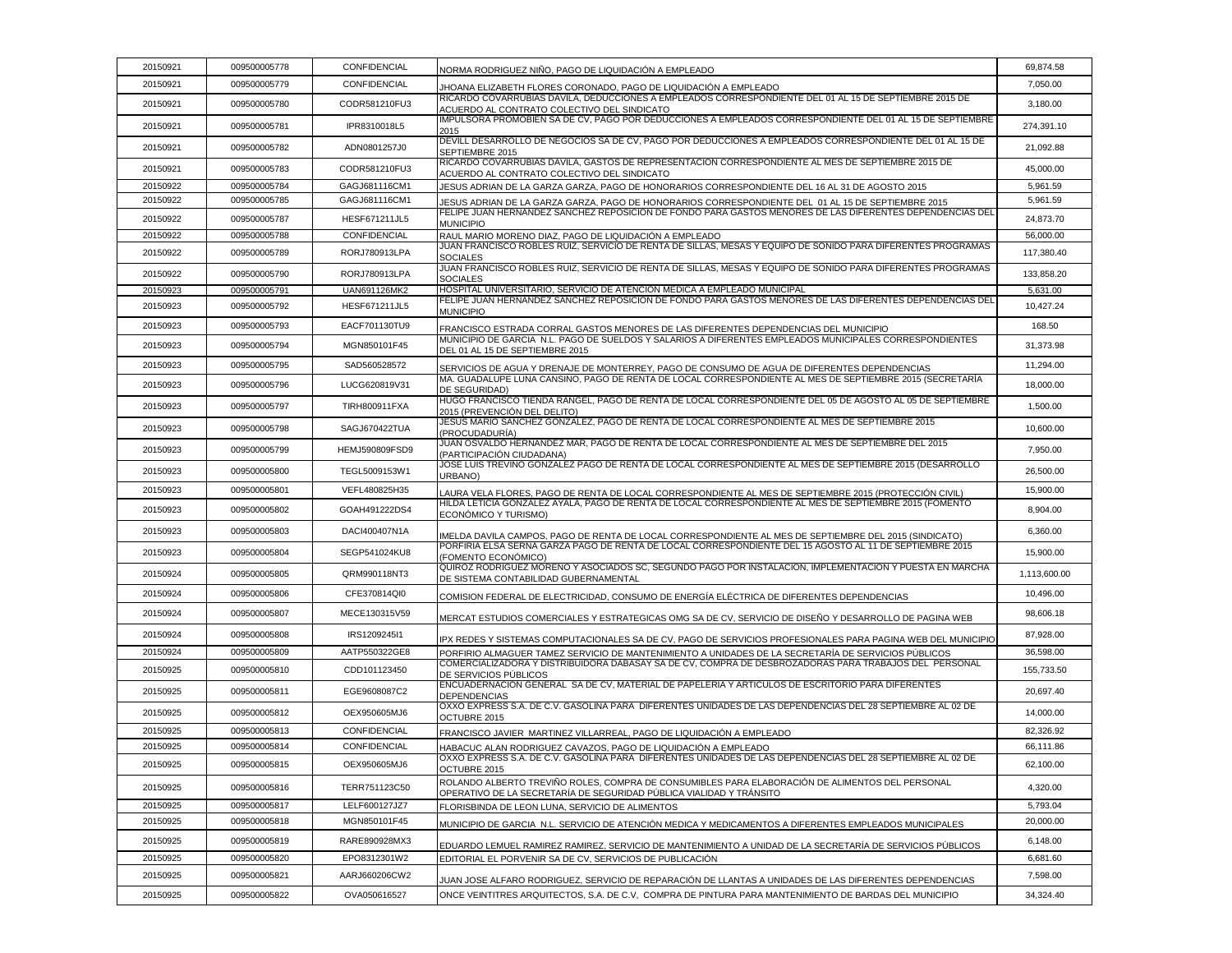| 20150925 | 009500005823 | SALL850907RK9       | LEONARDO SANCHEZ LOPEZ, COMPRA DE MATERIAL ELECTRICO PARA MANTENIMIENTO DE ALUMBRADO PUBLICO EN<br>DIFERENTES COLONIAS                                            | 8,995.50   |
|----------|--------------|---------------------|-------------------------------------------------------------------------------------------------------------------------------------------------------------------|------------|
| 20150925 | 009500005824 | CAMJ840208B37       | JESUS ANTONIO CARMONA MARTINEZ, APOYO DE SERVICIO FUNERARIO A PERSONAS DE ESCASOS RECURSOS                                                                        | 9.280.00   |
| 20150925 | 009500005825 | PCO070515CS6        | PROBERT COMUNICACIONES, S.A. DE C.V. SERVICIO DE TELEFONÍA CORRESPONDIENTE AL MES JULIO Y AGOSTO 2015                                                             | 10,551.38  |
| 20150925 | 009500005826 | CVA121130DM8        | COMERCIALIZADORA VAZGAR SA DE CV. COMPRA DE BICICLETAS PARA UTILIZAR EN PROGRAMAS SOCIALES DEL MUNICPIO                                                           | 12,248.21  |
| 20150925 | 009500005828 | CNS010406725        | CREACIONES NEIMS, S.A. DE C.V. UNIFORMES PARA PERSONAL DE LAS DIFERENTES DEPENDENCIAS DEL MUNICIPIO                                                               | 16,634.40  |
| 20150925 | 009500005829 | AOTB460520SQ9       | BERNARDINA ALONSO TOVAR SERVICIO DE MANTENIMIENTO DE EDIFICIO DE LA SECRETARIA DE SEGURIDAD PUBLICA, VIALIDAD<br>Y TRÁNSITO                                       | 27,840.00  |
| 20150925 | 009500005830 | AAPJ771116QM0       | JORGE ALEJANDRO AYALA PROA, SUMINISTROS Y MATERIALES DE LIMPIEZA PARA DIFERENTES DEPENDENCIAS                                                                     | 150,331.40 |
| 20150925 | 009500005831 | GSC0411184S1        | GASOLINERA SANTA CATARINA, S.A. DE C.V. SURTIDO DE GASOLINA PARA DIFERENTES UNIDADES DE LAS DIFERENTES<br>DEPENDENCIAS                                            | 28,801.76  |
| 20150925 | 009500005832 | VAAF840214RZ0       | FERNANDO VALLEJO AGUILERA, SERVICIOS DE PUBLICACIÓN                                                                                                               | 38,280.00  |
| 20150925 | 009500005833 | TVM851118SK3        | TV DE LOS MOCHIS, S.A. DE C.V. SERVICIO DE PUBLICACIÓN                                                                                                            | 48,720.00  |
| 20150925 | 009500005834 | TOLG670914MA1       | JOSE GUADALUPE TORRES LUEVANO, SERVICIO DE ALIMENTOS PARA DIFERENTES PROGRAMAS SOCIALES                                                                           | 41,006.00  |
| 20150925 | 009500005835 | EAPL560919PU7       | JOSE LUIS ESTRADA PEREZ, SERVICIO DE ARREGLOS FLORALES (CORONAS)                                                                                                  | 42,456.00  |
| 20150925 | 009500005836 | AAPJ771116QM0       | JORGE ALEJANDRO AYALA PROA, SUMINISTROS Y MATERIALES DE LIMPIEZA PARA DIFERENTES DEPENDENCIAS                                                                     | 95,508.60  |
| 20150925 | 009500005837 | EODP770920E60       | PEDRO ANTONIO ESCOBAR DELGADO, SERVICIOS DE PUBLICACIÓN                                                                                                           | 23,200.00  |
| 20150925 | 009500005838 | RCS061207A19        | RECREACION Y CULTURA SOCIAL A.C. APOYO A LA EDUCACIÓN CORRESPONDIENTE AL MES DE JULIO 2015                                                                        | 27,000.00  |
| 20150925 | 009500005839 | CDD101123450        | COMERCIALIZADORA Y DISTRIBUIDORA DABASAY SA DE CV, COMPRA DE DESBROZADORAS PARA TRABAJOS DE PERSONAL DE<br>SERVICIOS PÚBLICOS                                     | 236.241.00 |
| 20150925 | 009500005840 | CMR111014NTA        | COMERCIALIZADORA MENDOZA REGALADO. SA DE CV. COMPRA DE MATERIAL Y SUMINISTROS PARA DIFERENTES<br><b>DEPENDENCIAS</b>                                              | 224,268.60 |
| 20150925 | 009500005841 | PLI1303062L4        | PUBLICIDAD Y LOGISTICA INTEGRAL SA DE CV. SERVICIO DE PUBLICACIÓN                                                                                                 | 23,200.00  |
| 20150928 | 009500005842 | JAGJ580428V24       | JAIME JARAMILLO GONZALEZ, COMPRA DE CONSUMIBLES PARA ELABORACION DE ALIMENTOS DEL PERSONAL OPERATIVO DE<br>LA SECRETARÍA DE SEGURIDAD PÚBLICA VIALIDAD Y TRÁNSITO | 50,461.26  |
| 20150928 | 009500005843 | MUL0711147NA        | MULTIMEDIOS, S.A. DE C.V. SERVICIOS DE PUBLICACIÓN                                                                                                                | 46,400.00  |
| 20150928 | 009500005844 | CMR111014NTA        | COMERCIALIZADORA MENDOZA REGALADO, SA DE CV, COMPRA DE MATERIAL Y SUMINISTROS PARA DIFERENTES<br><b>DEPENDENCIAS</b>                                              | 184,227.60 |
| 20150928 | 009500005846 | BAGL700603F68       | LUIS LEONARDO BLANCO GUTIERREZ, SERVICIO DE ALIMENTOS PARA DIFERENTES PROGRAMAS SOCIALES.                                                                         | 268,827.90 |
| 20150928 | 009500005847 | AEMA840825U68       | ANIBAL REY ALEMAN MEZA, COMPRA DE MOBILIARIO PARA LA SECRETARÍA DE SERVICIOS PÚBLICOS                                                                             | 12,556.00  |
| 20150928 | 009500005848 | AENA780615SI6       | ANA MARIA ARELLANO NEAVE, COMPRA DE MATERIAL ELÉCTRICO PARA MANTENIMIENTO DE ALUMBRADO PÚBLICO EN<br>DIFERENTES COLONIAS DEL MUNICIPIO                            | 286,652.30 |
| 20150928 | 009500005849 | <b>CONFIDENCIAL</b> | SERGIO GUERRERO HERNANDEZ, PAGO DE LIQUIDACIÓN A EMPLEADO                                                                                                         | 129.229.00 |
| 20150928 | 009500005850 | CONFIDENCIAL        | REYNER GARAY JIMENEZ. PAGO DE LIQUIDACIÓN A EMPLEADO                                                                                                              | 79,695.00  |
| 20150928 | 009500005854 | <b>CONFIDENCIAL</b> | HECTOR OVIEDO ARROYO, PAGO DE LIQUIDACIÓN A EMPLEADO                                                                                                              | 41,143.00  |
| 20150928 | 009500005855 | CONFIDENCIAL        | MARTIN GERARDO LOPEZ MUÑOZ, PAGO DE LIQUIDACIÓN A EMPLEADO                                                                                                        | 28,039.00  |
| 20150928 | 009500005856 | CONFIDENCIAL        | ABNER URIEL GUERRERO HERNANDEZ, PAGO DE LIQUIDACIÓN A EMPLEADO                                                                                                    | 40,140.00  |
| 20150928 | 009500005857 | <b>CONFIDENCIAL</b> | JUAN LUIS GARCIA DAVILA, PAGO DE LIQUIDACIÓN A EMPLEADO                                                                                                           | 23,000.01  |
| 20150928 | 009500005858 | MACJ610214CP2       | JORGE MACHADO CARRANZA, PAGO DE HONORARIOS CORRESPONDIENTES DEL 17 AGOSTO AL 15 SEPTIEMBRE 2015                                                                   | 21,200.00  |
| 20150930 | 009500005859 | CFE370814QI0        | COMISION FEDERAL DE ELECTRICIDAD, PAGO DE CONSUMO DE ENERGÍA ELÉCTRICA DE LAS DIFERENTES DEPENDENCIAS                                                             | 3,583.00   |
| 20150930 | 009500005860 | CBG409148N6         | CIRCULO BLANCO DE GARCIA NUEVO LEON ABP, DONATIVO CORRESPONDIENTE AL MES DE JULIO 2015                                                                            | 10,000.00  |
| 20150930 | 009500005861 | CBG409148N6         | CIRCULO BLANCO DE GARCIA NUEVO LEON ABP, DONATIVO CORRESPONDIENTE AL MES DE AGOSTO 2015                                                                           | 10,000.00  |
| 20150930 | 009500005862 | CBG409148N6         | CIRCULO BLANCO DE GARCIA NUEVO LEON ABP. DONATIVO CORRESPONDIENTE AL MES DE SEPTIEMBRE 2015                                                                       | 10,000.00  |
| 20150930 | 009500005863 | TOBP7404242A1       | PEDRO TORRES BANDA, SERVICIO DE RENTA DE EQUIPO DE SONIDO Y MAMPARA PARA DIFERENTES PROGRAMAS SOCIALES                                                            | 4,060.00   |
| 20150930 | 009500005864 | GOGO820922TR3       | OSCAR GONZALEZ GALINDO. COMPRA DE CONSUMIBLES PARA DIFERENTES PROGRAMAS SOCIALES                                                                                  | 18,000.00  |
| 20150930 | 009500005866 | COPR550123HSA       | REYMUNDO CORDERO PADILLA, COMPRA DE MATERIAL ELÉCTRICO PARA MANTENIMIENTO DE ALUMBRADO PUBLICO                                                                    | 205,010.30 |
| 20150930 | 009500005867 | GOGO820922TR3       | OSCAR GONZALEZ GALINDO, COMPRA DE CONSUMIBLES A UTILIZAR EN DIFERENTES PROGRAMAS SOCIALES                                                                         | 58,040.00  |
| 20150930 | 009500005868 | GOGO820922TR3       | OSCAR GONZALEZ GALINDO, COMPRA DE CONSUMIBLES A UTILIZAR EN DIFERENTES PROGRAMAS SOCIALES                                                                         | 58,040.00  |
| 20150930 | 009500005869 | CAFE760718522       | EDGAR CASTAÑEDA FIGUEROA, GASTOS A POSTERIOR COMPROBACIÓN PARA TRAMITES DE CERTIFICADOS DE LIBERTAD DE<br>GRAVAMEN                                                | 7,000.00   |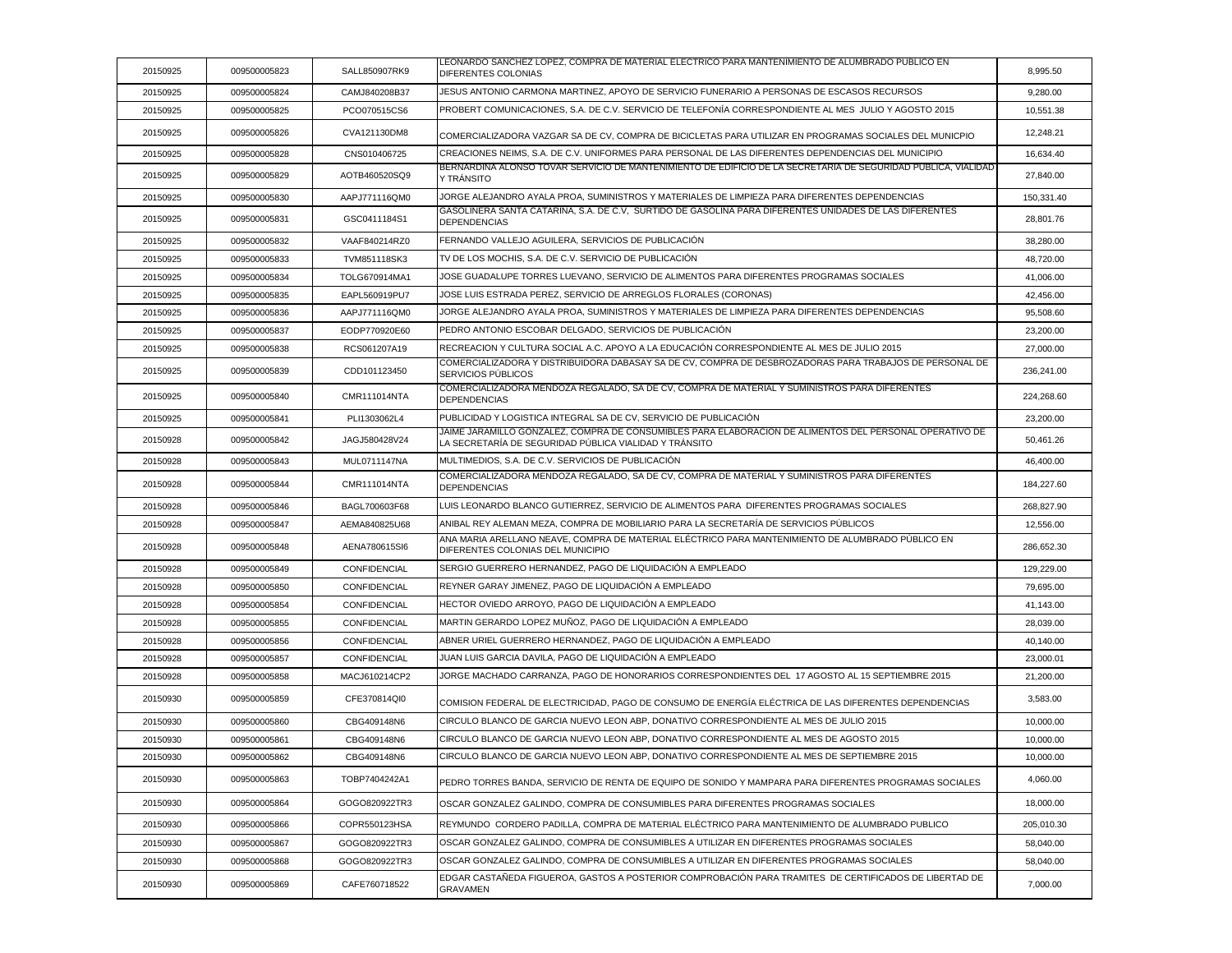| 20150930 | 009500005870 | RARE890928MX3       | EDUARDO LEMUEL RAMIREZ RAMIREZ, SERVICIO DE MANTENIMIENTO A UNIDAD DE LA SECRETARÍA DE SERVICIOS PÚBLICOS                                                                                 | 2,714.40   |
|----------|--------------|---------------------|-------------------------------------------------------------------------------------------------------------------------------------------------------------------------------------------|------------|
| 20150930 | 009500005871 | GAOC680929323       | CARLOS MIGUEL GARCIA OSUNA. PAGO DE HONORARIOS CORRESPONDIENTES AL MES DE SEPTIEMBRE 2015                                                                                                 | 21,200.00  |
| 20150930 | 009500005872 | RCS061207A19        | RECREACION Y CULTURA SOCIAL A.C. APOYO A LA EDUCACIÓN MES DE SEPTIEMBRE 2015                                                                                                              | 27,000.00  |
| 20150930 | 009500005873 | MAPV611105H59       | VICTOR HUGO MARTINEZ PUENTE. PAGO DE HONORARIOS POR AVALUÓ DE VEHÍCULOS DEL CORRALON MUNICIPAL                                                                                            | 11,600.00  |
| 20150930 | 009500005874 | EODP770920E60       | PEDRO ANTONIO ESCOBAR DELGADO, SERVICIO DE PUBLICACIÓN                                                                                                                                    | 23,200.00  |
| 20150930 | 009500005875 | CVC950727U73        | COMERCIALIZADORA VERTICE, S.A. DE C.V.  SERVICIO DE PUBLICACIÓN                                                                                                                           | 58,000.00  |
| 20150930 | 009500005876 | MACJ610214CP2       | JORGE MACHADO CARRANZA. PAGO DE HONORARIOS POR SERVICIOS PROFESIONALES                                                                                                                    | 53,000.00  |
| 20150930 | 009500005877 | PLI1303062L4        | PUBLICIDAD Y LOGISTICA INTEGRAL SA DE CV. SERVICIO DE PUBLICACIÓN                                                                                                                         | 23,200.00  |
| 20150930 | 009500005878 | AOCS9103029N5       | SONIA ABIGAIL ABOYTES CARDONA SERVICIO DE RENTA DE EQUIPO DE VIDEO Y SERVICIO PARA DIFERENTES PROGRAMAS<br><b>SOCIALES</b>                                                                | 82,360.00  |
| 20150930 | 009500005879 | MUL0711147NA        | MULTIMEDIOS, S.A. DE C.V. SERVICIOS DE PUBLICACIÓN                                                                                                                                        | 46,400.00  |
| 20150930 | 009500005880 | TVM851118SK3        | TV DE LOS MOCHIS. S.A. DE C.V.  SERVICIO DE PUBLICACIÓN.                                                                                                                                  | 97,440.00  |
| 20150930 | 009500005881 | CTL0504123L5        | COPIADORAS Y TECNOLOGIA LASER SA DE CV, SERVICIO DE RENTA DE COPIADORAS PARA DIFERENTES DEPENDENCIAS                                                                                      | 181,461.90 |
| 20150930 | 009500005882 | VAAF840214RZ0       | FERNANDO VALLEJO AGUILERA, SERVICIO DE PUBLICACIÓN                                                                                                                                        | 76,560.00  |
| 20150930 | 009500005883 | CMM960719L37        | COMERCIALIZADORA MARGARITA MENDEZ, S.A. DE C.V.  COMPRA DE PAPELERÍA PARA DIFERENTES DEPENDENCIAS                                                                                         | 227,356.20 |
| 20150930 | 009500005884 | AENA780615S16       | ANA MARIA ARELLANO NEAVE. COMPRA DE MATERIAL ELÉCTRICO PARA MANTENIMIENTO DE ALUMBRADO PÚBLICO EN<br>DIFERENTES COLONIAS                                                                  | 172,856.20 |
| 20150930 | 009500005885 | JAGJ580428V24       | JAIME JARAMILLO GONZALEZ, COMPRA DE CONSUMIBLES PARA ELABORACIÓN DE ALIMENTOS DEL PERSONAL OPERATIVO DE<br>LA SECRETARÍA DE SEGURIDAD PÚBLICA VIALIDAD Y TRÁNSITO                         | 114.265.60 |
| 20150930 | 009500005886 | RORJ780913LPA       | JUAN FRANCISCO ROBLES RUIZ, SERVICIO DE RENTA DE EQUIPO DE SONIDO PARA DIFERENTES PROGRAMAS SOCIALES                                                                                      | 179,539.00 |
| 20150930 | 009500005887 | AAPJ771116QM0       | JORGE ALEJANDRO AYALA PROA, COMPRA DE MATERIAL Y SUMINISTRO DE LIMPIEZA PARA LAS DIFERENTES DEPENDENCIAS                                                                                  | 149,323.90 |
| 20150930 | 009500005888 | COSO791017DH3       | OMAR COSSIO SEPULVEDA SERVICIO DE RENTA DE TOLDOS PARA DIFERENTES PROGRAMAS SOCIALES                                                                                                      | 126,614.00 |
| 20150930 | 009500005889 | CMM960719L37        | COMERCIALIZADORA MARGARITA MENDEZ, S.A. DE C.V. COMPRA DE PAPELERÍA PARA DIFERENTES DEPENDENCIAS                                                                                          | 159,289.70 |
| 20150930 | 009500005891 | AENA780615S16       | ANA MARIA ARELLANO NEAVE, COMPRA DE MATERIAL ELECTICO PARA MANTENIMIENTO DE ALUMBRADO PÚBLICO EN<br>DIFERENTES COLONIAS                                                                   | 126,010.00 |
| 20150930 | 009500005892 | AAPJ771116QM0       | JORGE ALEJANDRO AYALA PROA. COMPRA DE MATERIAL DE LIMPIEZA PARA DIFERENTES DEPENDENCIAS                                                                                                   | 191,585.60 |
| 20150930 | 009500005893 | UIM9911111B3        | UNIFORMES INDUSTRIALES MARVAL, S.A. DE C.V.  COMPRA DE ARTÍCULOS PARA DIFERENTES PROGRAMAS SOCIALES                                                                                       | 144,784.80 |
| 20150930 | 009500005894 | CMM960719L37        | COMERCIALIZADORA MARGARITA MENDEZ, S.A. DE C.V.  COMPRA DE ARTÍCULOS DE PAPELERÍA PARA DIFERENTES<br><b>DEPENDENCIAS</b>                                                                  | 165,058.40 |
| 20150930 | 009500005897 | COSO791017DH3       | OMAR COSSIO SEPULVEDA, SERVICIO DE RENTA DE TOLDOS Y EQUIPO DE SONIDO EN DIFERENTES PROGRAMAS SOCIALES                                                                                    | 139,839.20 |
| 20150930 | 009500005898 | UIM9911111B3        | UNIFORMES INDUSTRIALES MARVAL. S.A. DE C.V.  COMPRA DE ARTÍCULOS Y SUMINISTROS PARA DIFERENTES DEPENDENCIAS                                                                               | 236,793.10 |
| 20150930 | 009500005900 | UIM9911111B3        | UNIFORMES INDUSTRIALES MARVAL. S.A. DE C.V.  COMPRA DE UNIFORMES Y ARTÍCULOS PARA DIFERENTES DEPENDENCIAS                                                                                 | 165,323.20 |
| 20150930 | 009500005901 | <b>CMR111014NTA</b> | COMERCIALIZADORA MENDOZA REGALADO. SA DE CV. COMPRA DE MATERIAL Y SUMINISTROS PARA DIFERENTES<br><b>DEPENDENCIAS</b>                                                                      | 252,207.80 |
| 20150930 | 009500005902 | CCT121213G6A        | CONSTRUCTORA Y COMERCIALIZADORA TALAVERNA SA DE CV, ESTIMACION 3 RENTA DE MAQUINARIA Y EQUIPO EN DIVERSAS<br>COMUNIDADES SEGUN CONTRATO MGNL-PS-SOP-RP-07/2015-AD                         | 323,437.50 |
| 20150930 | 009500005903 | CCT121213G6A        | CONSTRUCTORA Y COMERCIALIZADORA TALAVERNA SA DE CV, ESTIMACION 3 RENTA DE MAQUINARIA Y EQUIPO EN DIVERSAS<br>COMUNIDADES SEGÚN CONTRATO MGNL-PS-SOP-RP-07/2015-AD                         | 155,681.30 |
| 20150930 | 009500005904 | CCT121213G6A        | <u>CONSTRUCTORA Y COMERCIALIZADORA TALAVERNA SA DE CV. ESTIMACIÓN 2 RENTA DE CAMIÓN PIPA CON HIDROLAVADORA</u><br>PARA MANTENIMIENTO DE AVENIDAS SEGÚN CONTRATO MGNL-PS-SOP-RP-08/2015-AD | 77,662.38  |
| 20150930 | 009500005905 | ACO121203CG4        | ARDASH CONSTRUCTORA, S.A. DE C.V. ESTIMACIÓN 2 RENTA DE CAMIÓN PIPA PARA REPARTIR AGUA EN DIFERENTES<br>COLONIAS DEL MUNICIPIO SEGÚN CONTRATOMGNL-PS-SOP-RP-11/2015-AD                    | 264,385.00 |
| 20150930 | 009500005906 | GOGO820922TR3       | OSCAR GONZALEZ GALINDO, COMPRA DE CONSUMIBLES PARA DIFERENTES PROGRAMAS SOCIALES                                                                                                          | 116,880.00 |
| 20150930 | 009500005907 | SAD560528572        | SERVICIOS DE AGUA Y DRENAJE DE MONTERREY, PAGO DE CONSUMO DE AGUA UTILIZADA EN RIEGO DE DIFERENTES PLAZAS<br><b>DEL MUNICIPIO</b>                                                         | 1,321.00   |
| 20150930 | 009500005908 | JOCG731016847       | JOSE ANGEL CORTEZ GRANADOS, APOYO ECONOMICO A PERSONA DE ESCASOS RECURSOS MES DE SEPTIEMBRE 2015                                                                                          | 800.00     |
| 20150930 | 009500005909 | CMC130813R16        | CONSTRUCTORA Y MANTENIMIENTO CELCA, S.A. DE C.V. ESTIMACIÓN 1 TRABAJOS EN DIVERSAS LOCALIDAD SEGÚN CONTRATO<br>MGNL-SOP-RP-06/2015-IR                                                     | 679,420.00 |
| 20150930 | 009500005910 | GOAE791023EX2       | EVERT CRISTIAN GONZALEZ ARGUELLES, SUMINISTRO E INSTALACIÓN DE BANCAS EN DIFERENTES PLAZAS DEL MUNICIPIO                                                                                  | 47,328.00  |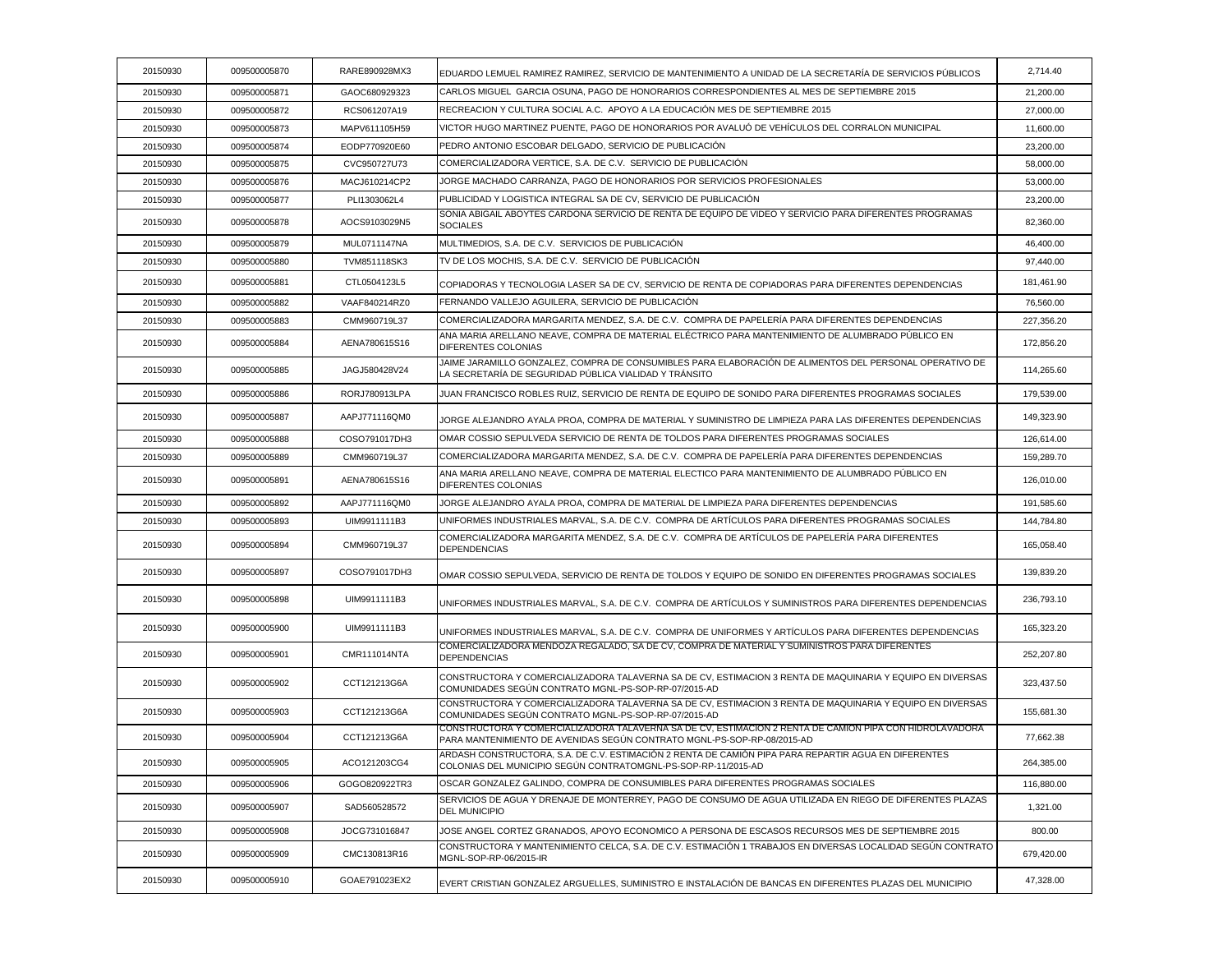| 20150930 | 009500005911 | OEX950605MJ6        | OXXO EXPRESS S.A. DE C.V. GASOLINA PARA DIFERENTES UNIDADES DE LAS DEPENDENCIAS DEL 05 AL 10 DE OCTUBRE 2015                                                                                                | 14,000.00    |
|----------|--------------|---------------------|-------------------------------------------------------------------------------------------------------------------------------------------------------------------------------------------------------------|--------------|
| 20150930 | 009500005912 | PCV780126MQ8        | PATRONATO CRUZ VERDE MONTERREY A.C. SERVICIO DE ATENCIÓN MEDICA A DIFERENTES EMPLEADOS MUNICIPALES                                                                                                          | 507,088.30   |
| 20150930 | 009500005913 | OEX950605MJ6        | OXXO EXPRESS S.A. DE C.V. GASOLINA PARA DIFERENTES UNIDADES DE LAS DEPENDENCIAS DEL 05 AL 10 DE OCTUBRE 2015                                                                                                | 62,100.00    |
| 20150930 | 009500005914 | SCZ140804AC5        | SOLUCIONES COMERCIALES ZAJAC SA DE CV, COMPRA DE MATERIAL Y SUMINISTROS PARA TRABAJOS EN MANANTIAL EL MORO                                                                                                  | 85,550.00    |
| 20150930 | 009500005915 | CONFIDENCIAL        | ANTONIO JOSUE GARCIA CAVAZOS, PAGO DE LIQUIDACIÓN A EMPLEADO                                                                                                                                                | 36,600.00    |
| 20150930 | 009500005916 | <b>CONFIDENCIAL</b> | MANUEL BAEZ QUIROZ. PAGO DE LIQUIDACIÓN A EMPLEADO                                                                                                                                                          | 1,125.00     |
| 20150930 | 009500005917 | CNE140927J88        | COMERCIALIZADORA NEUROK SA DE CV, SUMINISTRO E INSTALACIÓN DE MALLA EN PLAZA PRINCIPAL DEL CENTRO DE GARCIA                                                                                                 | 168,200.00   |
| 20150930 | 009500005918 | ADN0801257J0        | DEVILL DESARROLLO DE NEGOCIOS SA DE CV, PAGO POR DEDUCCIONES A EMPLEADOS CORRESPONDIENTE DEL 16 AL 30 DE<br>SEPTIEMBRE DEL 2015                                                                             | 19,689.68    |
| 20150930 | 009500005919 | IPR8310018L5        | IMPULSORA PROMOBIEN SA DE CV, PAGO POR DEDUCCIONES A EMPLEADOS CORRESPONDIENTE DEL 16 AL 30 DE SEPTIEMBRE<br><b>DEL 2015</b>                                                                                | 277,103.60   |
| 20150930 | 009500005920 | CODR581210FU3       | RICARDO COVARRUBIAS DAVILA, PAGO POR DEDUCCIONES A EMPLEADOS CORRESPONDIENTE DEL 16 AL 30 DE SEPTIEMBRE<br>DEL 2015 DE ACUERDO AL CONTRATO COLECTIVO DEL SINDICATO                                          | 3,220.00     |
| 20150930 | 009500005921 | PCV780126MQ8        | PATRONATO CRUZ VERDE MONTERREY A.C. PAGO PARCIAL CORRESPONDIENTE A ATENCION MEDICA A EMPLEADOS DEL<br><b>MUNICIPIO</b>                                                                                      | 500,000.00   |
| 20150930 | 009500005922 | PAL130701FM1        | PRODUCTOS DE ACERO LIPSON SA DE CV, SERVICIO DE MANTENIMIENTO EN DIFERENTES DEPENDENCIAS DEL MUNICIPIO                                                                                                      | 324,220.00   |
| 20150930 | 009500005923 | RARE890928MX3       | EDUARDO LEMUEL RAMIREZ RAMIREZ, SERVICIO DE MANTENIMIENTO A UNIDADES DE LAS SECRETARIA DE SERVICIOS<br><b>PUBLICOS</b>                                                                                      | 31,349.00    |
| 20150930 | 009500005925 | AAPJ771116QM0       | JORGE ALEJANDRO AYALA PROA, COMPRA DE MATERIAL DE LIMPIEZA MANTENIMIENTO DE ALBERCAS DEL PARQUE ACUATICO<br><b>EL GENERAL</b>                                                                               | 150,322.10   |
| 20150930 | 009500005926 | BAGL700603F68       | LUIS LEONARDO BLANCO GUTIERREZ, COMPRA DE CONSUMIBLES PARA PERSONAL OPERATIVO DE LA SECRETARIA DE<br>SEGURIDAD PUBLICA, VIALIDAD Y TRANSITO                                                                 | 158,108.00   |
| 20150930 | 009500005927 | DSA1402069A8        | DER SISTEMAS AMBIENTALES, S.A. DE C.V. PAGO DE SERVICIO EN DRENAJES PLUVIALES EN DIFERENTES AVENIDAS DEL<br><b>MUNICIPIO</b>                                                                                | 66,120.00    |
| 20150930 | 009500005928 | TOBP7404242A1       | PEDRO TORRES BANDA, SERVICIO DE RENTA DE EQUIPO DE SONIDO Y MAMPARA PARA DIFERENTES PROGRAMAS SOCIALES                                                                                                      | 52,780.00    |
| 20150930 | 009500005929 | PCV780126MQ8        | PATRONATO CRUZ VERDE MONTERREY A.C. SERVICIO DE ATENCIÓN MEDICA A DIFERENTES EMPLEADOS MUNICIPALES                                                                                                          | 1,000,584.00 |
| 20150930 | 009500005930 | TOLG670914MA1       | JOSE GUADALUPE TORRES LUEVANO, SERVICIO DE ALIMENTOS PARA DIFERENTES PROGRAMAS SOCIALES                                                                                                                     | 11,745.00    |
| 20150930 | 009500005931 | GARM810221KXA       | MARIANA GAONA ROCHA, SERVICIO DE MANTENIMIENTO A UNIDADES DE LAS DIFERENTES DEPENDENCIAS DEL MUNICIPIO                                                                                                      | 150,476.40   |
| 20150930 | 009500005933 | CNY121203M97        | COMERCIALIZADORA NYMSER, S.A. DE C.V. COMPRA DE MATERIAL Y SUMINISTRO ELÉCTRICO PARA MANTENIMIENTO DE<br>ALUMBRADO PÚBLICO EN DIVERSAS COLONIAS                                                             | 100,355.10   |
| 20150930 | 009500005934 | TOBP7404242A1       | PEDRO TORRES BANDA, SERVICIO DE RENTA DE EQUIPO DE SONIDO Y MAMPARA PARA DIFERENTES PROGRAMAS SOCIALES                                                                                                      | 7,540.00     |
| 20150930 | 009500005935 | GOAE791023EX2       | IEVERT CRISTIAN GONZALEZ ARGUELLES, SUMINISTRO E INSTALACION DE MALLA SOMBRA EN ARCHIVO HISTORICO DE GARCIA                                                                                                 | 148,480.00   |
| 20150930 | 009500005936 | AOCS9103029N5       | SONIA ABIGAIL ABOYTES CARDONA, SERVICIO DE RENTA DE EQUIPO DE VIDEO Y COMUNICACIÓN PARA DIFERENTES<br>PROGRAMAS SOCIALES                                                                                    | 156,600.00   |
| 20150930 | 009500005937 | CTL0504123L5        | COPIADORAS Y TECNOLOGIA LASER SA DE CV, SERVICIO DE RENTA DE COPIADORAS PARA DIFERENTES DEPENDENCIAS                                                                                                        | 92,786.08    |
| 20150930 | 009500005939 | GIO140703G95        | GRUPO INTEGRAL ORPAZ SA DE CV, RENTA DE BAÑOS PORTÁTIL PARA DIFERENTES PROGRAMAS SOCIALES                                                                                                                   | 11,600.00    |
| 20150930 | 009500005940 | QRM990118NT3        | QUIROZ RODRIGUEZ MORENO Y ASOCIADOS SC, TERCER PAGO POR INSTALACION, IMPLEMENTACION Y PUESTA EN MARCHA<br>DE SISTEMA CONTABILIDAD GUBERNAMENTAL                                                             | 835,200.00   |
| 20150930 | 009500005941 | CSE141027TT0        | COMERCIALIZADORA Y SERVICIOS ESTRATEGICOS LOZLA SA DE CV, COMPRA DE IMPERMEABLES Y BOTAS PARA PERSONAL DE<br>SERVICIOS PÚBLICOS                                                                             | 9,558.40     |
| 20150930 | 009500005943 | CWO991111T12        | COPY WORLD, S.A. DE C.V. COMPRA DE EQUIPO DE COMPUTO PARA LA SECRETARÍA DE SERVICIOS PUBLICOS                                                                                                               | 27,144.00    |
| 20150930 | 009500005944 | <b>CMR111014NTA</b> | COMERCIALIZADORA MENDOZA REGALADO, SA DE CV, COMPRA DE MATERIAL Y SUMINISTROS PARA DIFERENTES<br><b>DEPENDENCIAS</b>                                                                                        | 262,277.70   |
| 20150930 | 009500005945 | SASJ550303UY3       | JAVIER SANTOS SANTOS, COMPRA DE MATERIAL PARA MANTENIMIENTO DE PARQUES, JARDINES Y PLAZAS DEL MUNICIPIO                                                                                                     | 80,040.00    |
| 20150930 | 009500005946 | GOAE791023EX2       | EVERT CRISTIAN GONZALEZ ARGUELLES, SUMINISTRO E INSTALACIÓN DE BARANDAL Y PUERTA EN ESCUELA BENITO JUAREZ<br>COMERCIALIZADORA MENDOZA REGALADO, SA DE CV, COMPRA DE MATERIAL Y SUMINISTROS PARA DIFERENTES. | 20,880.00    |
| 20150930 | 009500005947 | CMR111014NTA        | <b>DEPENDENCIAS</b>                                                                                                                                                                                         | 167,048.40   |
| 20150930 | 009500005948 | CONFIDENCIAL        | GUILLERMO JESUS GONZALEZ VARELA, DEVOLUCION DE PAGO DEL IMPUESTO PREDIAL                                                                                                                                    | 4,922.68     |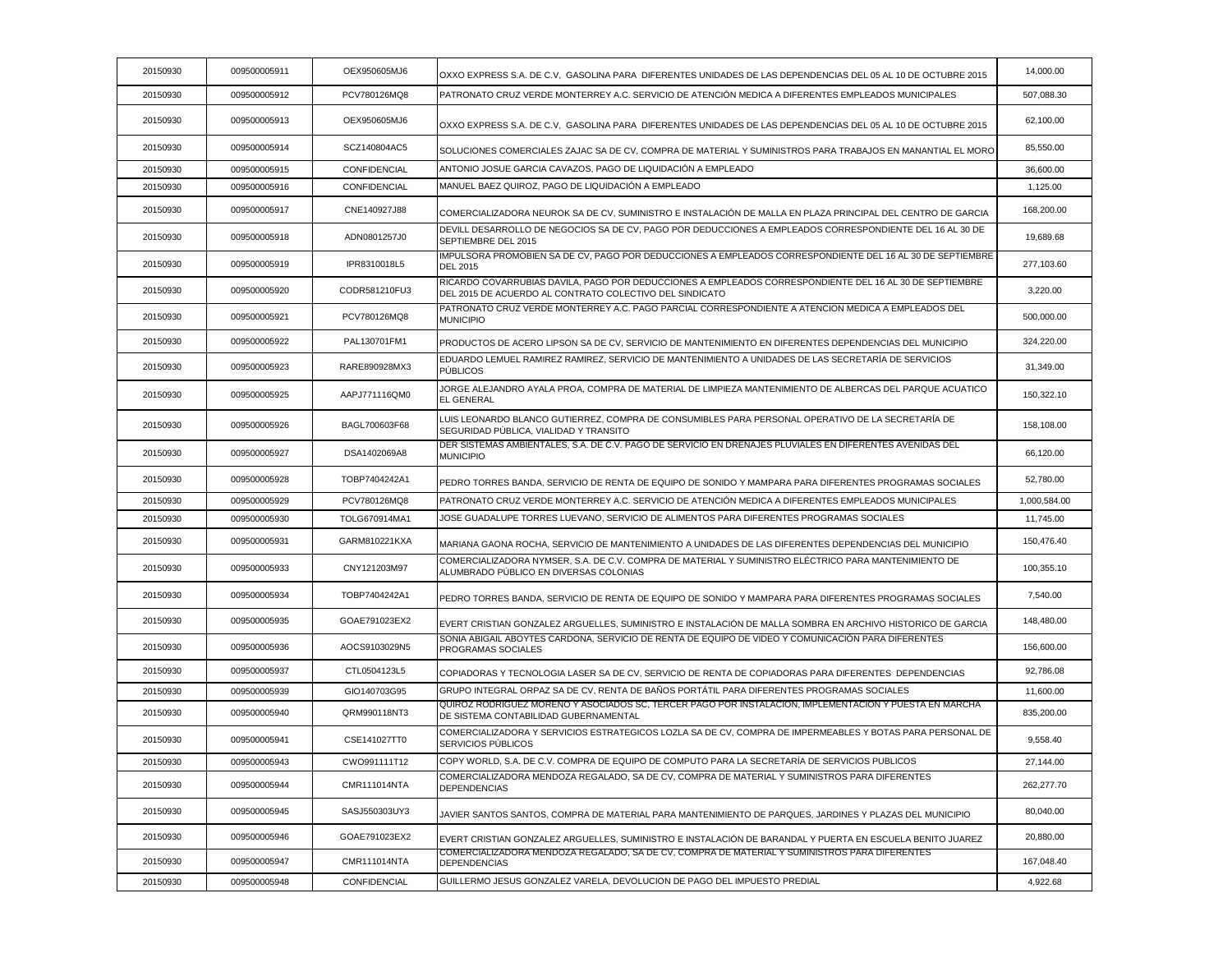| 20150930 | 009500005949 | <b>CONFIDENCIAL</b> | RODOLFO GUADALUPE GONZALEZ ALDAPE, DEVOLUCION DE PAGO DEL IMPUESTO PREDIAL                                                                                                                                                       | 11,237.06    |
|----------|--------------|---------------------|----------------------------------------------------------------------------------------------------------------------------------------------------------------------------------------------------------------------------------|--------------|
| 20150930 | 009500005950 | <b>CONFIDENCIAL</b> | RODOLFO GUADALUPE GONZALEZ ALDAPE, DEVOLUCION DE PAGOS DEL IMPUESTO PREDIAL                                                                                                                                                      | 82,353.59    |
| 20150930 | 009500005951 | JIMJ660804H26       | JAIME ERIK JIMENEZ MOSQUEDA, SERVICIO DE RENTA DE EQUIPO DE TRANSPORTE PARA ACCIONES SOCIALES DE LA<br>DIRECCIÓN GENERAL DEL SISTEMA MUNICIPAL PARA EL DESARROLLO INTEGRAL DE LA FAMILIA (DIF)                                   | 10,440.00    |
| 20150930 | 009500005952 | PCV780126MQ8        | PATRONATO CRUZ VERDE MONTERREY A.C. SERVICIO DE ATENCIÓN MEDICA A EMPLEADOS MUNICIPALES                                                                                                                                          | 905,881.50   |
| 20150930 | 009500005953 | CMR111014NTA        | COMERCIALIZADORA MENDOZA REGALADO. SA DE CV. COMPRA DE MATERIAL Y SUMINISTROS PARA DIFERENTES<br><b>DEPENDENCIAS</b>                                                                                                             | 195,268.80   |
| 20150930 | 009500005954 | CII910918NSA        | CONSULTORIA INTEGRAL DE INFORMATICA, SA DE CV, PAGO DE HONORARIOS POR TIMBRADO DE NOMINA                                                                                                                                         | 37,693.62    |
| 20150930 | 009500005955 | CWO991111T12        | COPY WORLD, S.A. DE C.V. COMPRA DE ARTÍCULOS Y MOBILIARIO PARA LAS DIFERENTES DEPENDENCIAS                                                                                                                                       | 89,173.84    |
| 20150930 | 009500005956 | SAAL570816NV5       | LUCIA SADA ALANIS. COMPRA DE CONSUMIBLES                                                                                                                                                                                         | 42,920.00    |
| 20150930 | 009500005957 | AEMA840825U68       | ANIBAL REY ALEMAN MEZA. COMPRA DE MOBILIARIO PARA LA SECRETARÍA DE SEGURIDAD PÚBLICA. VIALIDAD Y TRANSITO                                                                                                                        | 19,367.36    |
| 20150930 | 009500005958 | PCV780126MQ8        | PATRONATO CRUZ VERDE MONTERREY A.C. SERVICIO DE ATENCIÓN MEDICA A EMPLEADOS MUNICIPALES                                                                                                                                          | 1,037,000.00 |
| 20150930 | 009500005959 | CMR111014NTA        | COMERCIALIZADORA MENDOZA REGALADO, SA DE CV, COMPRA DE MATERIAL Y SUMINISTROS PARA DIFERENTES<br><b>DEPENDENCIAS</b>                                                                                                             | 68,985.20    |
| 20150930 | 009500005960 | LOEG690513CB4       | GERARDO DE JESUS LOZANO ESLAVA, ESTIMACIÓN 1 ÚNICA TRABAJOS DE DESAZOLVE, DESMONTE Y LIMPIEZA SEGÚN<br>CONTRATO MGNL-SOP-RP-07/2015-IR                                                                                           | 1,483,500.00 |
| 20150930 | 009500005961 | ACO121203CG4        | ARDASH CONSTRUCTORA, S.A. DE C.V. ESTIMACION 1 TRABAJOS DIVERSOS EN DIVERSAS  LOCALIDADES SEGUN CONTRATO<br>MGNL-SOP-RP-05/2015-IR                                                                                               | 911,337.10   |
| 20150930 | 009500005962 | DDS1209269S8        | DESARROLLOS DE SISTEMAS URBANISTICOS DEL MUNDO SA DE CV, ESTIMACIÓN 1 TRABAJOS RENTA DE MAQUINARIA Y EQUIPO<br>EN DIVERSAS COMUNIDADES DEL MUNICIPIO SEGÚN CONTRATO MGNL-PS-SOP-RP-03/2015-IR                                    | 1,071,800.00 |
| 20150930 | 009500005963 | CDM720724ML0        | CONTROL 2000, S.A. ESTIMACIÓN 1 ESTUDIOS DE GEOTECNIA, HIDROLOGIA Y TRANSITO SEGÚN CONTRATO MGNL-PS-SOP-RP-<br>09/2015-AD                                                                                                        | 595,361.20   |
| 20150930 | 009500005964 | CDM720724ML0        | CONTROL 2000, S.A. ESTIMACIÓN 1 ESTUDIOS DE GEOTECNIA, HIDROLOGIA Y TRANSITO SEGUN CONTRATO MGNL-PS-SOP-RP-<br>10/2015-AD                                                                                                        | 203,665.00   |
| 20150930 | 009500005967 | CBG409148N6         | CIRCULO BLANCO DE GARCIA NUEVO LEON ABP, APOYO A PARA REALIZAR DIFERENTES PROGRAMAS SOCIALES                                                                                                                                     | 30,000.00    |
| 20150930 | 009500005968 | UAN691126MK2        | UNIVERSIDAD AUTONOMA DE NUEVO LEON, SERVICIO DE ATENCIÓN MEDICA                                                                                                                                                                  | 13,800.00    |
| 20150930 | 009500005969 | PAL940723AG1        | PROMOTORA AMBIENTAL DE LA LAGUNA, S.A. DE C.V. SERVICIO DE RECOLECCION Y TRANSPORTACION DE LOS RESIDUOS<br>DOMICILIARIOS SERVICIO DE DISPOSICIÓN FINAL DE LOS RESIDUOS EN EL RELLENO POR EL PERÍODO DEL MES DE ABRIL DEL<br>2015 | 2,518,891.00 |
| 20150930 | 009500005970 | MSO130726BV9        | MULTISERVICIOS SOUTO, S.A. DE C.V. SUMINISTRO DE PAPELERIA PARA LA SECRETARIA DE TESORERIA, FINANZAS Y<br>ADMINISTRACIÓN MUNICIPAL                                                                                               | 11,020.00    |
| 20150930 | 009500005971 | CTI141028F30        | COMERCIALIZADORA TIVAVI, S.A. DE C.V. COMPRA DE ARTÍCULOS PARA UTILIZAR EN DIFERENTES PROGRAMAS SOCIALES                                                                                                                         | 200,100.00   |
| 20150930 | 009500005972 | PAL940723AG1        | PROMOTORA AMBIENTAL DE LA LAGUNA. S.A. DE C.V. SERVICIO DE RECOLECCIÓN Y TRANSPORTACIÓN DE LOS RESIDUOS<br>DOMICILIARIOS SERVICIO DE DISPOSICIÓN FINAL DE LOS RESIDUOS EN EL RELLENO POR EL PERÍODO DEL MES DE MAYO DEL<br>2015  | 2,571,630.00 |
| 20150930 | 009500005973 | BAGL700603F68       | LUIS LEONARDO BLANCO GUTIERREZ, SERVICIO DE ALIMENTOS PARA DIFERENTES PROGRAMAS SOCIALES                                                                                                                                         | 53,986.40    |
| 20150930 | 009500005974 | PAL130701FM1        | PRODUCTOS DE ACERO LIPSON SA DE CV, COMPRA DE MATERIALES PARA TRABAJOS DE MANTENIMIENTO DE PLAZAS<br><b>MUNICIPALES</b>                                                                                                          | 49,570.65    |
| 20150930 | 009500005975 | CWO991111T12        | COPY WORLD, S.A. DE C.V. COMPRA DE EQUIPO DE ARTÍCULOS PARA LAS DIFERENTES DEPENDENCIAS DEL MUNICIPIO                                                                                                                            | 40,228.80    |
| 20150930 | 009500005976 | PAL940723AG1        | PROMOTORA AMBIENTAL DE LA LAGUNA, S.A. DE C.V. SERVICIO DE RECOLECCIÓN Y TRANSPORTACIÓN DE LOS RESIDUOS<br>DOMICILIARIOS SERVICIO DE DISPOSICIÓN FINAL DE LOS RESIDUOS EN EL RELLENO POR EL PERÍODO DEL MES DE JUNIO DEL<br>2015 | 2,614,108.00 |
| 20150930 | 009500005977 | PAL130701FM1        | PRODUCTOS DE ACERO LIPSON SA DE CV, COMPRA DE MATERIALES PARA TRABAJOS DE MANTENIMIENTO DE PLAZAS                                                                                                                                | 38,580.79    |
| 20150930 | 009500005981 | UAN691126MK2        | <u>UNIVERSIDAD AUTONOMA DE NUEVO LEON, PAGO TOTAL ESTUDIOS DE VIALIDAD EN AVENIDA LINCOLN SEGUN CONTRATO I</u><br>MGNL-PS-SOP-RP-04/2014-AD                                                                                      | 106,500.00   |
| 20150930 | 009500005982 | MGN850101F45        | MUNICIPIO DE GARCIA N.L. PAGO DE SUELDOS Y SALARIOS A DIFERENTES EMPLEADOS MUNICIPALES CORRESPONDIENTES<br>DEL 16 AL 30 DE SEPTIEMBRE 2015                                                                                       | 46,423.58    |
| 20150930 | 009500005983 | SPG020520HJA        | SERVICIOS PRIMARIOS GUERRA, S.A. DE C.V. SUMINISTRO E INSTALACION DE SENALAMIENTOS VIALES EN DIFERENTES<br>AVENIDAS DEL MUNICIPIO                                                                                                | 658,368.20   |
| 20150930 | 009500005984 | TED990928HJ0        | TECNOLOGIA EDD, S.A.P.I. DE C.V. SERVICIO PROFESIONAL SOBRE DIAGNOSTICO DE ESTRUCTURA E INGENIERÍAS LUMÍNICAS<br>SOBRE ALUMBRADO PUBLICO DEL MUNICIPIO                                                                           | 139,635.00   |
| 20150930 | 009500005985 | POG100820TG2        | PLANEACION DE OBRAS GENESIS, S.A. DE C.V. SERVICIO DE RENTA DE MAQUINARIA PARA LIMPIEZA DE VIALIDADES Y ÁREAS<br>MUNICIPALES SEGÚN CONTRATO MGNL-SDUOP-RP-02/2012-A                                                              | 770,500.00   |
| 20150930 | 009500005986 | POG100820TG2        | PLANEACION DE OBRAS GENESIS, S.A. DE C.V. SERVICIO DE RENTA DE MAQUINARIA PARA LIMPIEZA DE VIALIDADES Y ÁREAS<br>MUNICIPALES SEGÚN CONTRATO MGNL-SDUOP-RP-03/2012-A                                                              | 376,160.00   |
| 20150914 | 010600000349 | MGN850101F45        | MUNICIPIO DE GARCIA N.L. PAGO DE SUELDOS Y SALARIOS A DIFERENTES EMPLEADOS MUNICIPALES CORRESPONDIENTES<br>DEL 01 AL 15 DE SEPTIEMBRE 2015                                                                                       | 57,076.55    |
| 20150914 | 010600000350 | MGN850101F45        | <u>MUNICIPIO DE GARCIA_N.L,  PAGO DE SUELDOS Y SALARIOS A DIFERENTES EMPLEADOS MUNICIPALES CORRESPONDIENTES </u><br>DEL 01 AL 15 DE SEPTIEMBRE 2015                                                                              | 248,231.90   |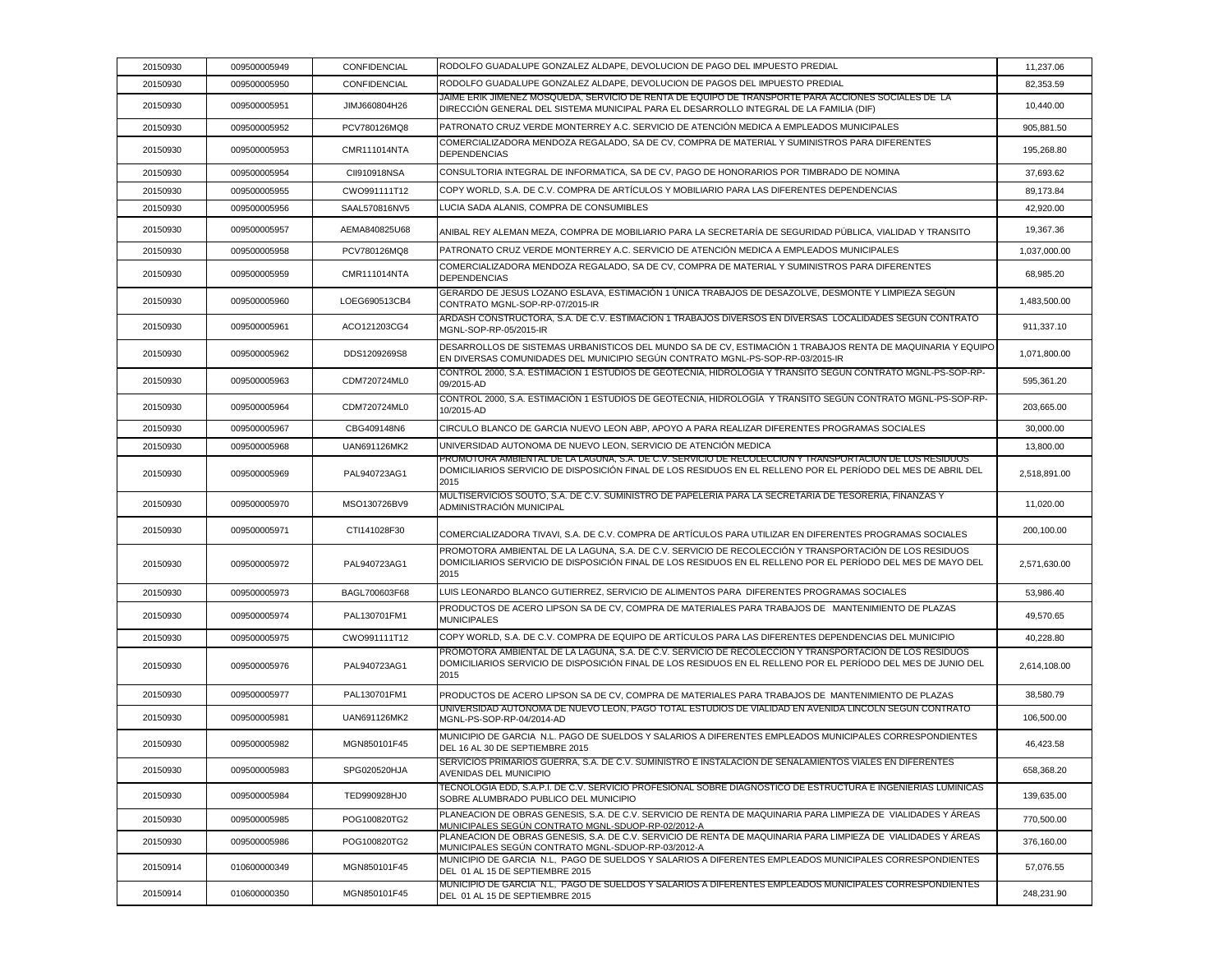| 20150929 | 010600000351 | MGN850101F45        | MUNICIPIO DE GARCIA N.L. PAGO DE SUELDOS Y SALARIOS A DIFERENTES EMPLEADOS MUNICIPALES CORRESPONDIENTES<br>DEL 16 AL 30 DE AGOSTO 2015                                                           | 40,149.76  |
|----------|--------------|---------------------|--------------------------------------------------------------------------------------------------------------------------------------------------------------------------------------------------|------------|
| 20150929 | 010600000352 | MGN850101F45        | <u>MUNICIPIO DE GARCIA_N.L. PAGO DE SUELDOS Y SALARIOS A DIFERENTES EMPLEADOS MUNICIPALES CORRESPONDIENTES</u><br>DEL 16 AL 30 DE AGOSTO 2015                                                    | 176,272.60 |
| 20150930 | 013700000009 | ACO121203CG4        | ARDASH CONSTRUCTORA, S.A. DE C.V. ESTIMACION 1 CONSTRUCCION DE TECHO A VIVIENDAS  SEGUN CONTRATO MGNL-SOP-<br>FISM-03/2015-IR                                                                    | 299,305.30 |
| 20150930 | 013700000010 | DDS1209269S8        | <u>IDESARROLLOS DE SISTEMAS URBANISTICOS DEL MUNDO SA DE CV, ESTIMACIÓN 1 ADITIVA CONSTRUCCIÓN DE GUARNICIÓNES</u><br>Y BANQUETAS EN DIFERENTES AVENIDAS SEGÚN CONTRATO MGNL-SOP-FISM-01/2015-IR | 296,693.10 |
| 20150930 | 013700000011 | DDS1209269S8        | DESARROLLOS DE SISTEMAS URBANISTICOS DEL MUNDO SA DE CV, ESTIMACIÓN 2 CONSTRUCCIÓN DE GUARNICIONES Y<br>BANQUETAS EN DIFERENTES AVENIDAS SEGUN CONTRATO MGNL-SOP-FISM-01/2015-IR                 | 628,564.50 |
| 20150902 | 013900000239 | ARE011126TY1        | AUTOKAM REGIOMONTANA SA DE CV, COMPRA DE ACEITE PARA DIFERENTES UNIDADES DE LA SECRETARÍA DE SEGURIDAD<br>PÚBLICA, VIALIDAD Y TRANSITO                                                           | 20,242.00  |
| 20150903 | 013900000240 | GNP9211244PO        | GRUPO NACIONAL PROVINCIAL, S.A.B. PAGO DE DEDUCIBLE POR REPARACIÓN DE UNIDAD DE LA SECRETARÍA DE SEGURIDAD<br>PÚBLICA, VIALIDAD Y TRÁNSITO SINIESTRO NO.54026646                                 | 27,409.85  |
| 20150904 | 013900000241 | ARE011126TY1        | AUTOKAM REGIOMONTANA SA DE CV, COMPRA DE ACEITE PARA DIFERENTES UNIDADES DE LA SECRETARÍA DE SEGURIDAD<br>PÚBLICA, VIALIDAD Y TRÁNSITO                                                           | 24,360.00  |
| 20150907 | 013900000243 | PBN810519GX8        | PATRONATO DE BOMBEROS DE NUEVO LEON A.C. APORTACIÓN CORRESPONDIENTE AL MES DE AGOSTO 2015                                                                                                        | 60,000.00  |
| 20150907 | 013900000244 | AAU140319HC3        | AUTOKAM REGIOMONTANA SA DE CV, SERVICIO DE MANTENIMIENTO A UNIDADES DE LA SECRETARÍA DE SEGURIDAD PÚBLICA,<br>VIALIDAD Y TRÁNSITO                                                                | 16,193.60  |
| 20150907 | 013900000245 | GOJM8205171K2       | <u>MIGUEL ANGEL GONZALEZ JUAREZ,  SERVICIO DE MANTENIMIENTO A UNIDAD DE LA SECRETARIA DE SEGURIDAD PUBLICA, </u><br>VIALIDAD Y TRÁNSITO                                                          | 5,510.00   |
| 20150908 | 013900000246 | SPM0506291DA        | SAN PEDRO MOTORSPORTS, S.A. DE C.V. SERVICIO DE MANTENIMIENTO A UNIDADES DE LA SECRETARÍA DE SEGURIDAD<br>PÚBLICA VIALIDAD Y TRÁNSITO                                                            | 150,916.00 |
| 20150909 | 013900000247 | CONFIDENCIAL        | JUAN DAVID GALLEGOS GARCIA. PAGO DE LIQUIDACIÓN A EMPLEADO                                                                                                                                       | 44,562.69  |
| 20150909 | 013900000248 | <b>CONFIDENCIAL</b> | DAVID EDUARDO MARROQUIN VALDEZ, PAGO DE LIQUIDACIÓN A EMPLEADO                                                                                                                                   | 33,118.52  |
| 20150909 | 013900000249 | CONFIDENCIAL        | OZIEL ALBERTO LOPEZ CUELLAR, PAGO DE LIQUIDACIÓN A EMPLEADO                                                                                                                                      | 33.118.52  |
| 20150909 | 013900000250 | CONFIDENCIAL        | EDWIN GUSTAVO MARTINEZ HERNANDEZ, PAGO DE LIQUIDACIÓN A EMPLEADO                                                                                                                                 | 33,118.52  |
| 20150909 | 013900000251 | GNP9211244PO        | GRUPO NACIONAL PROVINCIAL, S.A.B. PAGO DE DEDUCIBLE POR REPARACIÓN DE UNIDAD DE LA SECRETARÍA DE SEGURIDAD<br>PÚBLICA, VIALIDAD Y TRÁNSITO SINIESTRO NO.53765780                                 | 14,405.05  |
| 20150909 | 013900000252 | BCO970320FQ6        | BLAZER CONVERSIONES SA DE CV, SERVICIO DE MANTENIMIENTO A UNIDADES DE LA SECRETARIA DE SEGURIDAD PUBLICA,<br>VIALIDAD Y TRÁNSITO                                                                 | 81,791.60  |
| 20150914 | 013900000253 | RAU140926UF7        | <u>REFACCIONES Y AUTOPARTES URIZEL SA DE CV, COMPRA DE REFACCIONES PARA DIFERENTES UNIDADES DE LA SECRETARIA</u><br>DE SEGURIDAD PÚBLICA, VIALIDAD Y TRANSITO                                    | 119,782.80 |
| 20150917 | 013900000254 | GOJM8205171K2       | MIGUEL ANGEL GONZALEZ JUAREZ, SERVICIO DE MANTENIMIENTO A UNIDAD DE LA SECRETARÍA DE SEGURIDAD PÚBLICA<br><b>VIALIDAD Y TRANSITO</b>                                                             | 4,060.00   |
| 20150921 | 013900000255 | <b>CONFIDENCIAL</b> | EMMANUEL ALEJANDRO GARCIA ESTRADA. PAGO DE LIQUIDACIÓN A EMPLEADO                                                                                                                                | 31,210.63  |
| 20150921 | 013900000256 | ARE011126TY1        | AUTOKAM REGIOMONTANA SA DE CV, COMPRA DE ACEITE PARA DIFERENTES UNIDADES DE LA SECRETARÍA DE SEGURIDAD<br>PÚBLICA, VIALIDAD Y TRÁNSITO                                                           | 35,264.00  |
| 20150924 | 013900000257 | CONFIDENCIAL        | JOSE ALFREDO MARTINEZ CORONADO, PAGO DE LIQUIDACIÓN A EMPLEADO                                                                                                                                   | 7,317.76   |
| 20150924 | 013900000258 | <b>CONFIDENCIAL</b> | MARIA ROMERO MONTER, PAGO DE LIQUIDACIÓN A EMPLEADO                                                                                                                                              | 2,604.73   |
| 20150925 | 013900000259 | GARM810221KXA       | MARIANA GAONA ROCHA. SERVICIO DE MANTENIMIENTO A UNIDADES DE LA SECRETARÍA DE SEGURIDAD PÚBLICA. VIALIDAD Y<br><b>TRANSITO</b>                                                                   | 17,568.20  |
| 20150925 | 013900000260 | GARM810221KXA       | MARIANA GAONA ROCHA, SERVICIO DE MANTENIMIENTO A UNIDADES DE LA SECRETARÍA DE SEGURIDAD PÚBLICA, VIALIDAD Y<br><b>TRÁNSITO</b>                                                                   | 31,239.96  |
| 20150930 | 013900000261 | PBN810519GX8        | PATRONATO DE BOMBEROS DE NUEVO LEON A.C. APORTACION CORRESPONDIENTE AL MES DE SEPTIEMBRE 2015                                                                                                    | 60,000.00  |
| 20150930 | 013900000262 | MCC090618JQ1        | MULTISERVICIOS Y COMERCIALIZADORA EL CENTAURO SA DE CV. COMPRA DE UNIDAD PARA LA SECRETARÍA DE SEGURIDAD<br>PÚBLICA. VIALIDAD Y TRANSITO                                                         | 792,164.00 |
| 20150930 | 013900000263 | SPM0506291DA        | SAN PEDRO MOTORSPORTS, S.A. DE C.V. SERVICIO DE MANTENIMIENTO A UNIDADES DE LA SECRETARÍA DE SEGURIDAD<br>PÚBLICA, VIALIDAD Y TRANSITO                                                           | 293,422.60 |
| 20150930 | 013900000264 | T&S000219JE7        | TOOLS & SERVICES DE MEXICO SA DE CV, COMPRA DE EQUIPO PARA PERSONAL OPERATIVO DE LA SECRETARIA DE<br>SEGURIDAD PÚBLICA. VIALIDAD Y TRANSITO                                                      | 262,211.00 |
| 20150930 | 013900000265 | T&S000219JE7        | TOOLS & SERVICES DE MEXICO SA DE CV. COMPRA DE EQUIPO PARA PERSONAL OPERATIVO DE LA SECRETARÍA DE<br>SEGURIDAD PUBLICA, VIALIDAD Y TRANSITO                                                      | 255,487.70 |
| 20150930 | 013900000266 | <b>CONFIDENCIAL</b> | GERARDO GONZALEZ PATIÑO. PAGO DE LIQUIDACIÓN A EMPLEADO                                                                                                                                          | 33,725.26  |
| 20150930 | 013900000267 | <b>CONFIDENCIAL</b> | FRANCISCO JAVIER MATA SIDON, PAGO DE LIQUIDACIÓN A EMPLEADO                                                                                                                                      | 25,000.52  |
| 20150930 | 013900000268 | <b>CONFIDENCIAL</b> | JESUS ERUBIEL GARCIA COVARRUBIAS, PAGO DE LIQUIDACIÓN A EMPLEADO                                                                                                                                 | 44,504.84  |
| 20150930 | 013900000269 | <b>CONFIDENCIAL</b> | RICARDO MORELOS MORALES, SERVICIO DE MANTENIMIENTO DE UNIDAD                                                                                                                                     | 20,880.00  |
| 20150907 | D-18943      | SGM950714DC2        | SERVICIOS GASOLINEROS DE MEXICO SA DE CV, GASOLINA PARA DIFERENTES UNIDADES DE LAS DEPENDENCIAS DEL 24 AL 30<br>DE SEPTIEMBRE DEL 2015                                                           | 31,396.15  |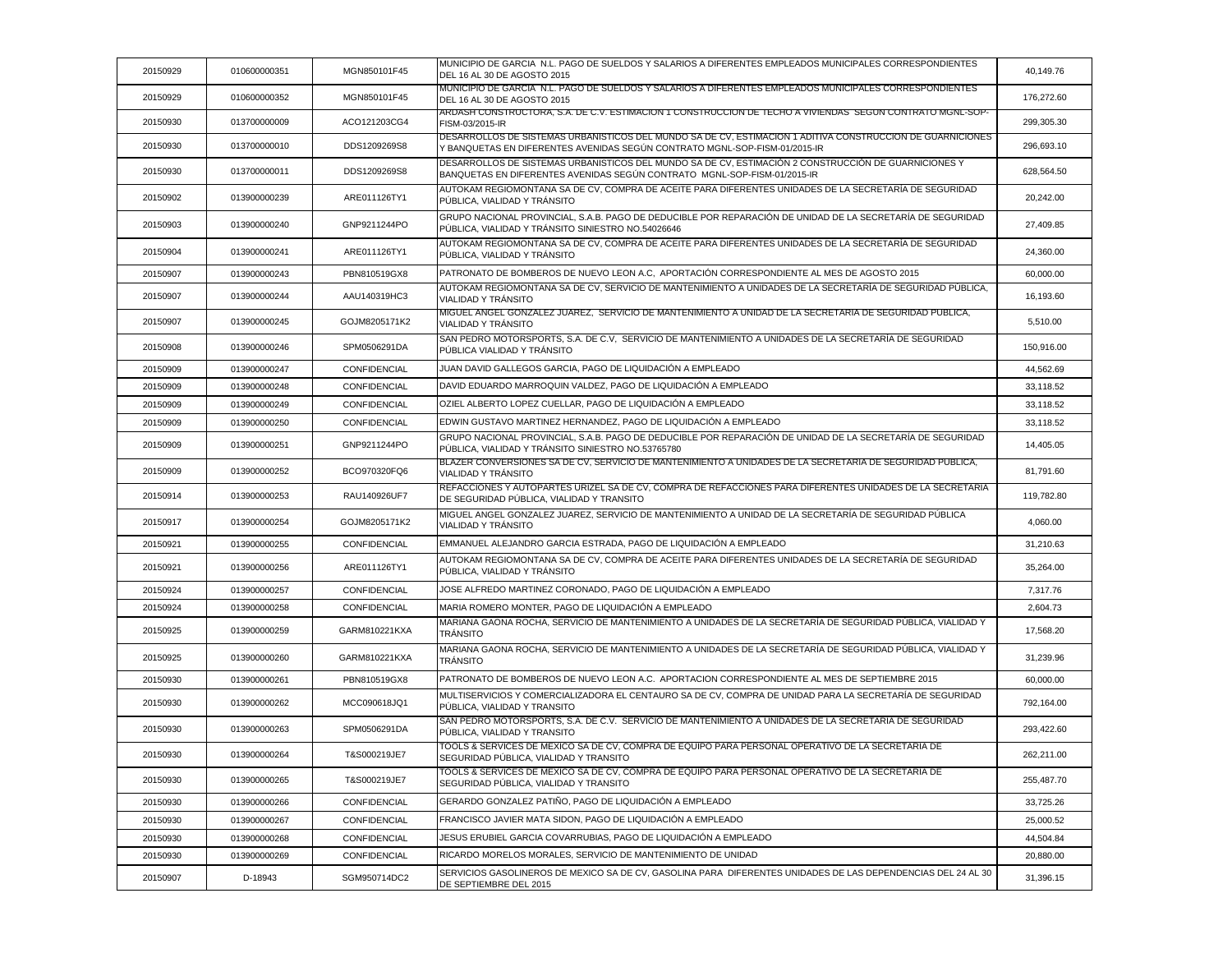| 20150907 | D-18946 | SGM950714DC2  | SERVICIOS GASOLINEROS DE MEXICO SA DE CV, GASOLINA PARA DIFERENTES UNIDADES DE LAS DEPENDENCIAS DEL 24 AL 30<br>DE SEPTIEMBRE DEL 2015                                                                                          | 14,418.81  |
|----------|---------|---------------|---------------------------------------------------------------------------------------------------------------------------------------------------------------------------------------------------------------------------------|------------|
| 20150907 | D-18947 | SGM950714DC2  | SERVICIOS GASOLINEROS DE MEXICO SA DE CV, GASOLINA PARA DIFERENTES UNIDADES DE LAS DEPENDENCIAS DEL 31 DE<br>AGOSTO DEL 2015                                                                                                    | 1,974.33   |
| 20150907 | D-18948 | SGM950714DC2  | SERVICIOS GASOLINEROS DE MEXICO SA DE CV, GASOLINA PARA DIFERENTES UNIDADES DE LAS DEPENDENCIAS DEL 24 AL 30<br>DE SEPTIEMBRE DEL 2015                                                                                          | 6,288.77   |
| 20150907 | D-18949 | SGM950714DC2  | SERVICIOS GASOLINEROS DE MEXICO SA DE CV. GASOLINA PARA DIFERENTES UNIDADES DE LAS DEPENDENCIAS DEL 31 DE<br>AGOSTO DEL 2015                                                                                                    | 2,660.77   |
| 20150907 | D-18951 | PUC100512V30  | PETHERIKA URBANIZACIONES Y CONSTRUCCIONES SA DE CV, PAGO PARCIAL DE ESTIMACIÓN 4  ADITIVA CONSTRUCCIÓN DE<br>REVESTIMIENTO DE LOS CANALES PLUVIALES TRAMO CEDRAL CONTRATO MGNL-SSP-CONAGUA-02/2015-LP                           | 150,000.00 |
| 20150907 | D-18952 | SGM950714DC2  | SERVICIOS GASOLINEROS DE MEXICO SA DE CV, GASOLINA PARA DIFERENTES UNIDADES DE LAS DEPENDENCIAS DEL 31 DE<br>AGOSTO DEL 2015                                                                                                    | 7,503.01   |
| 20150907 | D-18953 | SGM950714DC2  | SERVICIOS GASOLINEROS DE MEXICO SA DE CV, GASOLINA PARA DIFERENTES UNIDADES DE LAS DEPENDENCIAS DEL 24 AL 30<br>DE SEPTIEMBRE DEL 2015                                                                                          | 179,647.40 |
| 20150907 | D-18954 | SGM950714DC2  | SERVICIOS GASOLINEROS DE MEXICO SA DE CV, GASOLINA PARA  DIFERENTES UNIDADES DE LAS DEPENDENCIAS DEL 31 DE<br>AGOSTO DEL 2015                                                                                                   | 31,308.93  |
| 20150907 | D-18955 | SGM950714DC2  | SERVICIOS GASOLINEROS DE MEXICO SA DE CV, GASOLINA PARA DIFERENTES UNIDADES DE LAS DEPENDENCIAS DEL 31 DE<br>AGOSTO DEL 2015                                                                                                    | 3,634.97   |
| 20150907 | D-18961 | CTO1104186K1  | CELEBRITY TOURS S.A. DE C.V. VIAJE A LA CIUDAD DE CULIACAN, SINALOA EN DIFERENTES FECHAS DEL PERSONAL DE LA<br>SECRETARÍA DE DESARROLLO SOCIAL Y HUMANO                                                                         | 13,669.00  |
| 20150907 | D-18962 | PCV780126MQ8  | PATRONATO DE CRUZ VERDE DE MONTERREY SERVICIO DE ATENCIÓN MEDICA Y MEDICAMENTOS A EMPLEADOS MUNICIPALES                                                                                                                         | 501,485.67 |
| 20150907 | D-18993 | SGM950714DC2  | SERVICIOS GASOLINEROS DE MEXICO SA DE CV, GASOLINA PARA DIFERENTES UNIDADES DE LAS DEPENDENCIAS DEL 01 AL 06<br>DE SEPTIEMBRE DEL 2015                                                                                          | 160,836.15 |
| 20150914 | D-19000 | CYA060515PD3  | CONSTRUCTORA YAPO, S. DE R.L. DE C.V. PAGO TOTAL ESTIMACIÓN NO 1 TRABAJOS DE CONSTRUCCIÓN DE CANCHA DE PASTO<br>SINTETICO FUTBOL 7 EN COL. PASEO DE LAS TORRES SEGÚN CONTRATO DE MGNL-SOP-CE -02/2015-IR                        | 441,932.04 |
| 20150914 | D-19001 | CYA060515PD3  | CONSTRUCTORA YAPO, S. DE R.L. DE C.V. ESTIMACIÓN 1 CONSTRUCCIÓN DE CANCHA DE FUT BOL 7 EN LA COLONIA LOS<br>PARQUES MGNL-SOP-CE-01/2015-IR                                                                                      | 160,000.00 |
| 20150914 | D-19003 | SGM950714DC2  | SERVICIOS GASOLINEROS DE MEXICO SA DE CV, GASOLINA PARA DIFERENTES UNIDADES DE LAS DEPENDENCIAS DEL 01 AL 06<br>DE SEPTIEMBRE DEL 2015                                                                                          | 21,579.89  |
| 20150914 | D-19004 | SGM950714DC2  | SERVICIOS GASOLINEROS DE MEXICO SA DE CV, GASOLINA PARA DIFERENTES UNIDADES DE LAS DEPENDENCIAS DEL 01 AL 06<br>DE SEPTIEMBRE DEL 2015                                                                                          | 5,874.04   |
| 20150914 | D-19006 | SGM950714DC2  | SERVICIOS GASOLINEROS DE MEXICO SA DE CV, GASOLINA PARA DIFERENTES UNIDADES DE LAS DEPENDENCIAS DEL 01 AL 06<br>DE SEPTIEMBRE DEL 2015                                                                                          | 9,469.27   |
| 20150914 | D-19008 | SGM950714DC2  | SERVICIOS GASOLINEROS DE MEXICO SA DE CV, GASOLINA PARA DIFERENTES UNIDADES DE LAS DEPENDENCIAS DEL 01 AL 06<br>DE SEPTIEMBRE DEL 2015                                                                                          | 11,036.37  |
| 20150914 | D-19009 | ACU940708PB1  | AUTOPOLIS CUMBRES SA DE CV SERVICIO DE MANTENIMIENTO A UNIDAD DE LA SECRETARÍA DE TESORERÍA, FINANZAS Y<br>ADMINISTRACIÓN MUNICIPAL                                                                                             | 9,730.00   |
| 20150914 | D-19012 | PCV780126MQ8  | PATRONATO DE CRUZ VERDE DE MONTERREY SERVICIO DE ATENCIÓN MEDICA Y HOSPITALARIA A EMPLEADOS MUNICIPALES                                                                                                                         | 500,000.00 |
| 20150917 | D-19021 | SGM950714DC2  | SERVICIOS GASOLINEROS DE MEXICO SA DE CV, GASOLINA PARA DIFERENTES UNIDADES DE LAS DEPENDENCIAS DEL 07 AL 13<br>DE SEPTIEMBRE DEL 2015                                                                                          | 177,185.35 |
| 20150917 | D-19022 | SGM950714DC2  | SERVICIOS GASOLINEROS DE MEXICO SA DE CV. GASOLINA PARA DIFERENTES UNIDADES DE LAS DEPENDENCIAS DEL 07 AL 13<br>DE SEPTIEMBRE DEL 2015                                                                                          | 14.834.56  |
| 20150917 | D-19023 | SGM950714DC2  | SERVICIOS GASOLINEROS DE MEXICO SA DE CV, GASOLINA PARA DIFERENTES UNIDADES DE LAS DEPENDENCIAS DEL 07 AL 13<br>DE SEPTIEMBRE DEL 2015                                                                                          | 4,211.47   |
| 20150917 | D-19024 | SGM950714DC2  | SERVICIOS GASOLINEROS DE MEXICO SA DE CV, GASOLINA PARA DIFERENTES UNIDADES DE LAS DEPENDENCIAS DEL 07 AL 13<br>DE SEPTIEMBRE DEL 2015                                                                                          | 32,583.44  |
| 20150917 | D-19025 | SGM950714DC2  | SERVICIOS GASOLINEROS DE MEXICO SA DE CV. GASOLINA PARA DIFERENTES UNIDADES DE LAS DEPENDENCIAS DEL 24 AL 30<br>DE AGOSTO DEL 2015                                                                                              | 999.99     |
| 20150917 | D-19026 | SGM950714DC2  | SERVICIOS GASOLINEROS DE MEXICO SA DE CV, GASOLINA PARA DIFERENTES UNIDADES DE LAS DEPENDENCIAS DEL 24 AL 30<br>DE AGOSTO DEL 2015                                                                                              | 6,396.46   |
| 20150917 | D-19027 | CCT121213G6A  | <u>CONSTRUCTORA Y COMERCIALIZADORA TALAVERNA SA DE CV, PAGO DE ESTIMACION 1 RENTA DE CAMION PIPA 11,000 LTS </u><br>EQUIPACIÓN CON HIDROLAVADORA PARA LAVADO DE CORDONES BANQUETAS SEGUN CONTRATO MGNL-PS-SOP-RP-08/2015-<br>AD | 119,059.50 |
| 20150922 | D-19036 | PUC100512V30  | PETHERIKA URBANIZACIONES Y CONSTRUCCIONES SA DE CV, PAGO PARCIAL DE ESTIMACIÓN 4 ADITIVA CONSTRUCCIÓN DE<br>REVESTIMIENTO DE LOS CANALES PLUVIALES TRAMO CEDRAL CONTRATO MGNL-SSP-CONAGUA-02/2015-LP                            | 150,000.00 |
| 20150922 | D-19037 | SGM950714DC2  | SERVICIOS GASOLINEROS DE MEXICO SA DE CV, GASOLINA PARA DIFERENTES UNIDADES DE LAS DEPENDENCIAS DEL 07 AL 13<br>DE SEPTIEMBRE DEL 2015                                                                                          | 14,843.10  |
| 20150922 | D-19040 | PUC100512V30  | PETHERIKA URBANIZACIONES Y CONSTRUCCIONES SA DE CV, PAGO PARCIAL DE ESTIMACIÓN 4 ADITIVA CONSTRUCCIÓN DE<br>REVESTIMIENTO DE LOS CANALES PLUVIALES TRAMO CEDRAL CONTRATO MGNL-SSP-CONAGUA-02/2015-LP                            | 150,000.00 |
| 20150922 | D-19041 | COVJ5511068Y7 | J JESUS CORDOVA VAZQUEZ, PAGO DE ESTIMACION 1 RENTA DE CAMION PIPA DE 20,000 LITROS DE CAPACIDAD  PARA<br>REPARTO DE AGUA EN DIVERSAS COMUNIDADES SEGÚN CONTRATO MGNL-PS-SOP-RP-02/2015-AD                                      | 100,000.00 |
| 20150922 | D-19042 | CTO1104186K1  | CELEBRITY TOURS S.A. DE C.V. VIAJE A LA CIUDAD DE MÉXICO EN DIFERENTES FECHAS DEL PERSONAL DE LA SECRETARÍA DE<br>SEGURIDAD PUBLICA VIALIDAD Y TRÁNSITO Y SECRETARIA DE TESORERÍA, FINANZAS Y ADMINISTRACIÓN MUNICIPAL          | 23,852.00  |
| 20150922 | D-19043 | IDT7304062KA  | INDETEC, APORTACIÓN PARA ACTUALIZACIÓN DEL SISTEMA SAAGG.NET                                                                                                                                                                    | 25,000.00  |
| 20150928 | D-19053 | SGM950714DC2  | SERVICIOS GASOLINEROS DE MEXICO SA DE CV, GASOLINA PARA DIFERENTES UNIDADES DE LAS DEPENDENCIAS DEL 14 AL 20<br>DE SEPTIEMBRE DEL 2015                                                                                          | 30,763.56  |
| 20150928 | D-19054 | SGM950714DC2  | SERVICIOS GASOLINEROS DE MEXICO SA DE CV, GASOLINA PARA DIFERENTES UNIDADES DE LAS DEPENDENCIAS DEL 14 AL 20<br>DE SEPTIEMBRE DEL 2015                                                                                          | 12,202.20  |
| 20150928 | D-19055 | SGM950714DC2  | SERVICIOS GASOLINEROS DE MEXICO SA DE CV, GASOLINA PARA DIFERENTES UNIDADES DE LAS DEPENDENCIAS DEL 14 AL 20<br>DE SEPTIEMBRE DEL 2015                                                                                          | 6,289.90   |